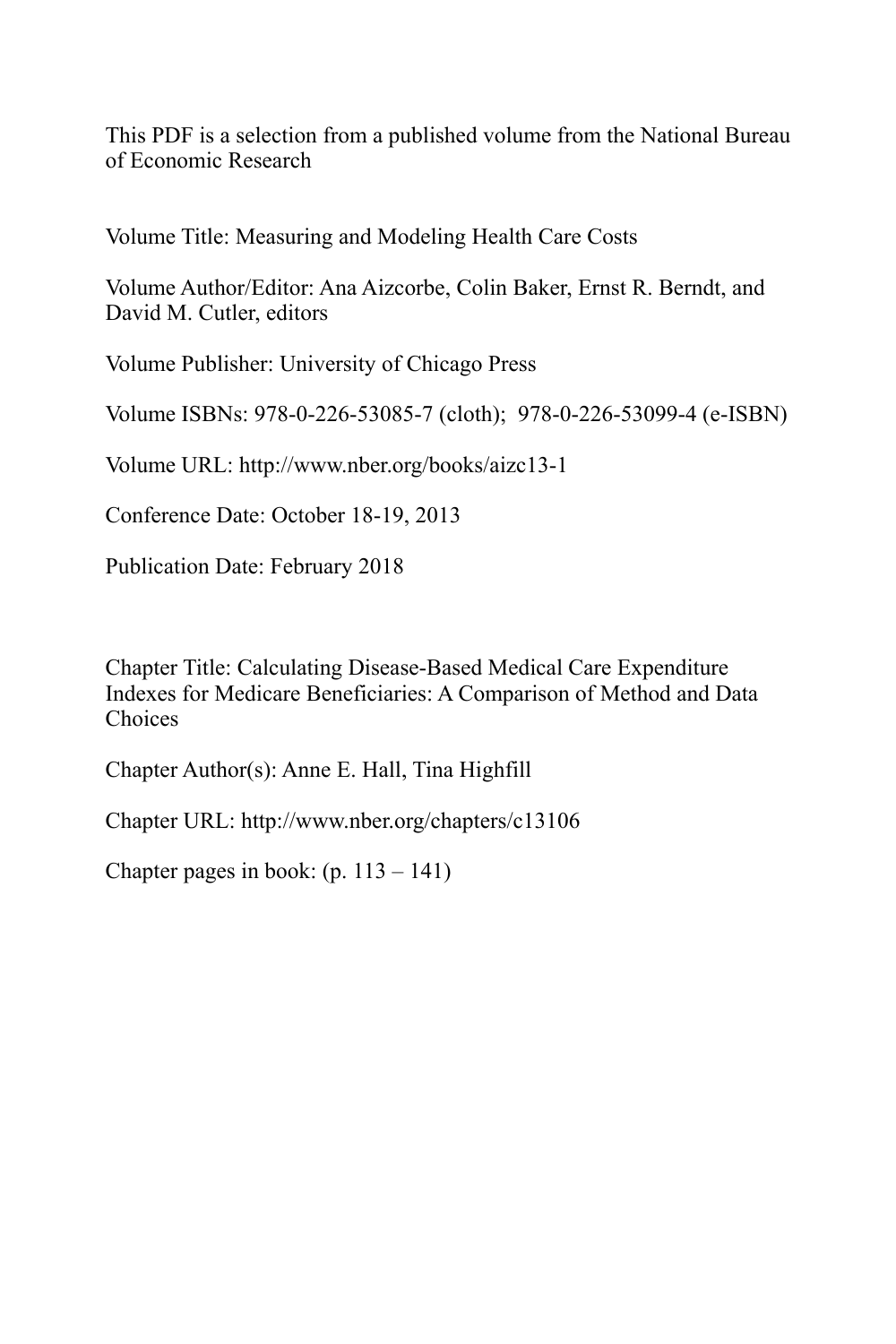# **Calculating Disease- Based Medical Care Expenditure Indexes for Medicare Beneficiaries** A Comparison of Method and Data Choices

Anne E. Hall and Tina Highfill

# **4.1 Introduction**

Inflation in the health care sector is usually measured by tracking the costs of patient goods and services and how these costs change over time. Indexes to measure the cost of services are the indexes used by the Bureau of Labor Statistics in the Consumer and Producer Price Indexes for services such as doctor visits and goods such as prescription drugs. The Committee on National Statistics of the National Research Council, however, has recommended that government statistical agencies investigate methods and data for measuring inflation in health care by measuring the costs of treating medical conditions on the grounds that measurement in this way will better capture changes in productivity in the health care sector. Papers such as Aizcorbe and Nestoriak (2011), Dunn et al. (2013), and our previous work (Hall and Highfill 2013) followed these recommendations and found average annual growth rates for health care inflation that ranged from 2.9 percent to 6.9 percent. However, the papers used different data sets on different populations and employed different methods for splitting up health care expenditure by condition, making it difficult to analyze why the results varied so much.

Anne E. Hall is an economist at the US Treasury. This work was completed while she was an employee of the US Bureau of Economic Analysis. Tina Highfill is an economist at the Bureau of Economic Analysis.

We would like to thank Ana Aizcorbe, Abe Dunn, Richard Frank, Virginia Henriksen, participants in the NBER/CRIW conference on modeling health care costs, Tom Selden, and other staff at the Agency for Healthcare Research and Quality, and an anonymous reviewer for helpful comments and advice. The views expressed in this chapter are solely those of the authors and do not necessarily reflect the views of the Bureau of Economic Analysis. For acknowledgments, sources of research support, and disclosure of the authors' material financial relationships, if any, please see http://www.nber.org/chapters/c13106.ack.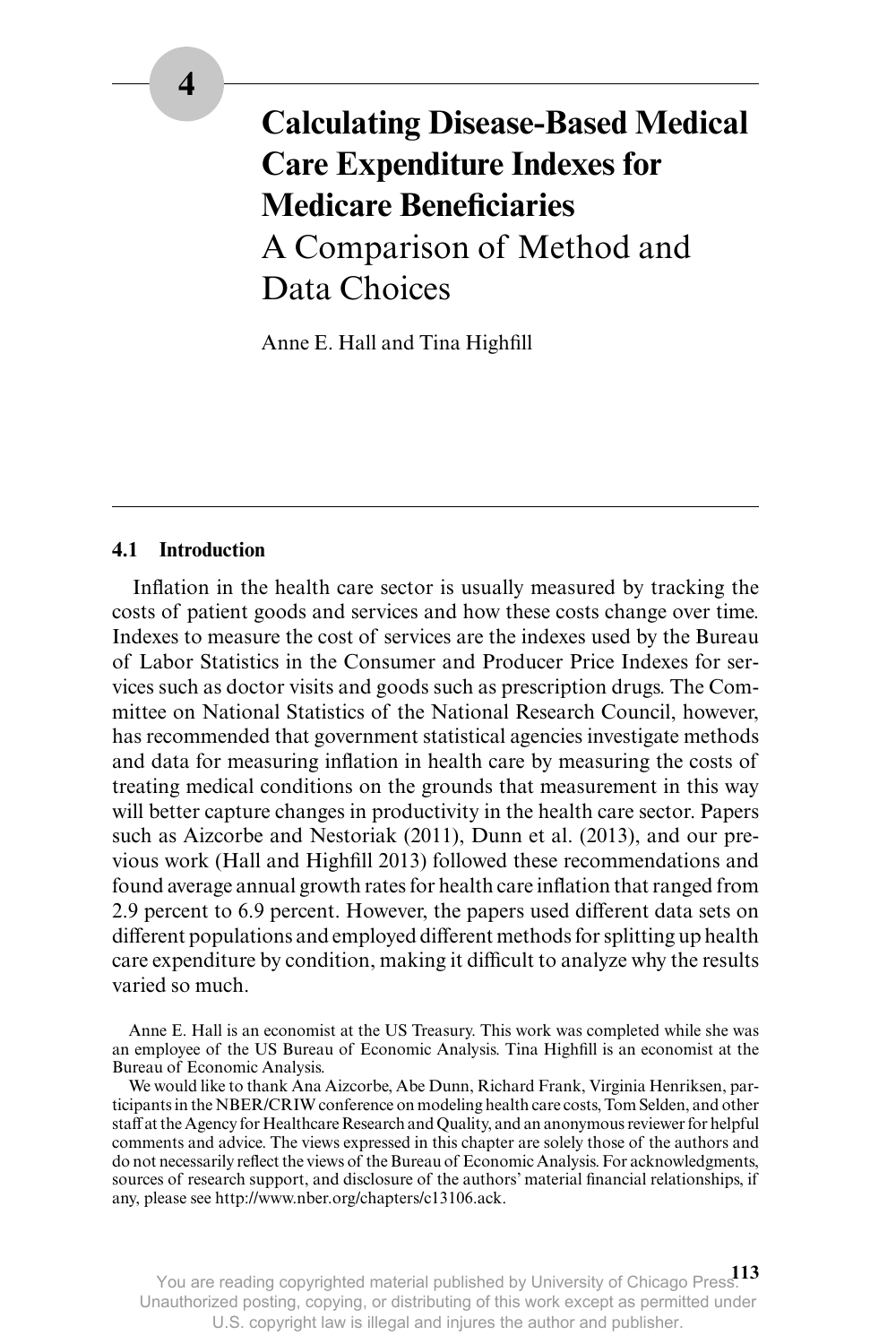In this chapter, we are following up on our previous work by comparing medical expenditure indexes for the Medicare population calculated from different data sets and using different methods. The Medicare program plays a very large role in the US health care system, in the federal budget, and in the US economy. In calendar year 2012, the program covered 50.8 million people (42.2 million aged and 8.6 million disabled). Medicare spending comprised about one-fifth of national health care spending in the 2012 National Health Expenditure Accounts (Center for Medicare and Medicaid Services). According to the Congressional Budget Office (CBO), outlays on Medicare were 17 percent of total federal outlays in 2013 and the CBO expects the aging of the population and rising health care costs, through their effect on Medicare spending, to be major factors in the projected increase in the deficit later this decade (CBO 2013, 2014). Finally, outlays on Medicare were 3.5 percent of US gross domestic product in 2013 (CBO 2014). Accurately measuring inflation in the spending of Medicare beneficiaries is therefore important both for more precise measurement of the economy and for better understanding of the value of a large fraction of public spending.

Several Medicare program data sets are available, each with unique characteristics that present measurement challenges. In this chapter, we compare two major data sources on Medicare beneficiaries: the Medicare Current Beneficiary Survey (MCBS) and the Household Component of the Medical Expenditure Panel Survey (MEPS). Both surveys are conducted by the Department of Health and Human Services. The MCBS surveys Medicare beneficiaries exclusively, while the MEPS Household Component surveys US residents living in the community (that is, not in institutions such as nursing homes) about their health care and spending.

By necessity, our comparison focuses on the potential indexes for Medicare beneficiaries enrolled in fee-for-service (FFS) Medicare, for whom the most complete data exists. Medicare private plan enrollees are, however, making up an increasing share of Medicare enrollment, but the data for them is much less comprehensive. In the MCBS the only source for their spending, diagnoses, and medical events is the in- person survey, but as we shall see, the survey asks about a limited set of diagnoses and some important ones would be omitted if we based their expenditure index on the MCBS survey. However, the Medicare private plan sample in the MEPS is quite small, only about 300 to 400 beneficiaries per year.

Using the MCBS and MEPS, we compare two methods for calculating medical expenditure indexes: the primary diagnosis method and a regressionbased approach. The primary diagnosis method simply assigns spending to the illness associated with the diagnosis code (or first diagnosis code in the case of multiple diagnosis codes) of each claim or survey- collected medical event. The regression- based approach regresses individual annual health care spending on dummy variables for a beneficiary's diagnosed medical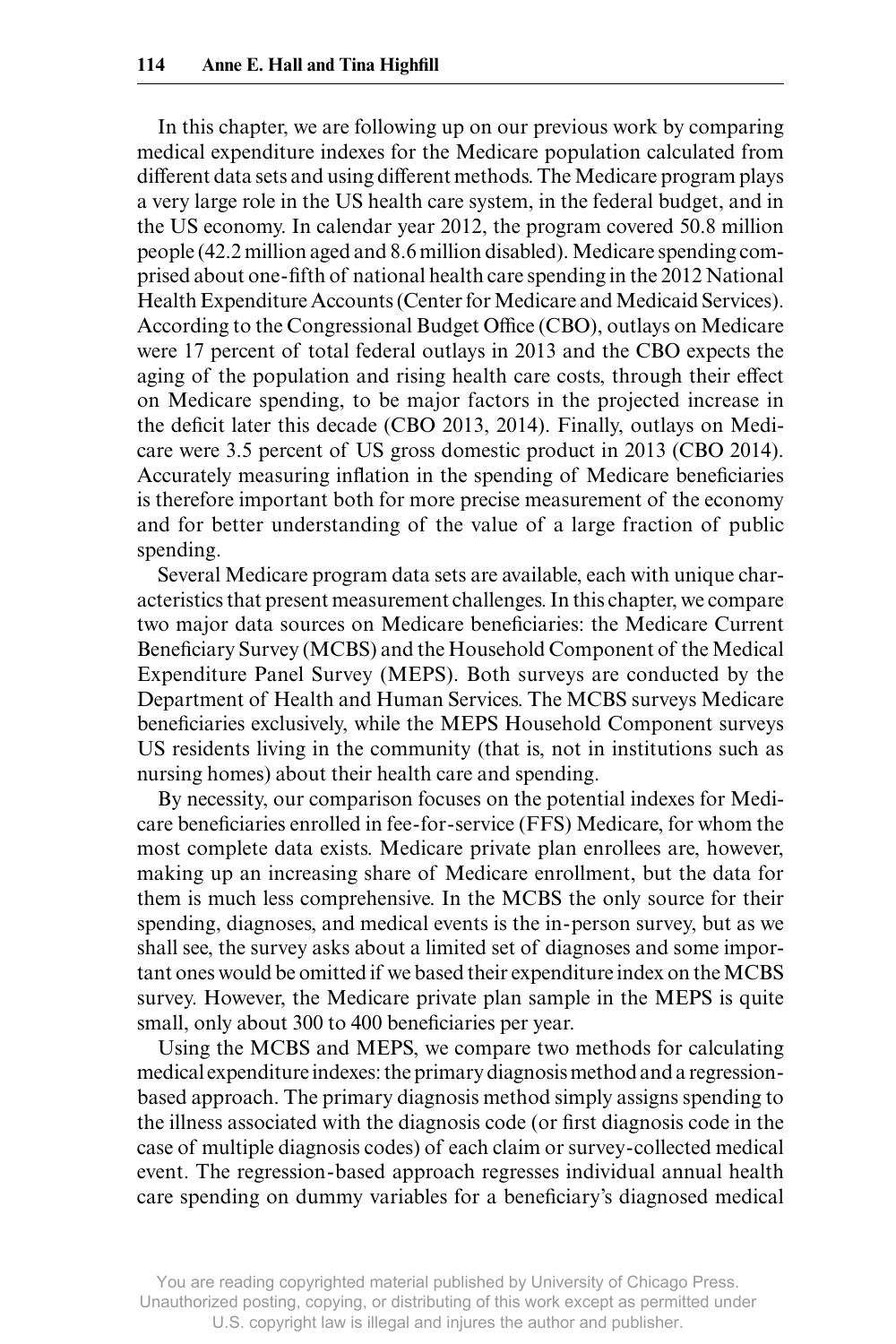conditions, and divides up each beneficiary's health care spending on that basis.

The chapter is organized as follows. Section 4.2 gives background on the concept of a disease- based medical care expenditure index. Section 4.3 introduces the various methods available for producing medical care expenditure indexes. Section 4.4 introduces the data sets available for Medicare beneficiaries. Section 4.5 introduces our full matrix of comparisons, compares the methods, and draws some conclusions about the methods. Section 4.6 compares the data sets and draws some conclusions about the data sets. Section 4.7 concludes.

#### **4.2 Medical Care Expenditure Indexes**

Medical care expenditure indexes (MCE indexes) measure inflation in health care spending by measuring the changes in the costs of treating individual illnesses. This approach contrasts with that of the official health care price indexes, such as the Consumer Price Index (CPI) and the Producer Price Index (PPI), which measure the change in price over time of specific health care services, such as doctor's visits. Early papers that used MCE indexes, such as Cutler et al. (1998), Shapiro, Shapiro, and Wilcox (2001), and Berndt et al. (2002), argued that measuring health care inflation with MCE indexes was more meaningful since it took into account shifts in utilization from one service category to another as the technology of treating a particular disease improves and becomes more efficient. Examples include shifting from psychotherapy to prescription drugs in the treatment of psychiatric illnesses and shifting surgeries from inpatient to outpatient procedures. Health care inflation, when measured in this way, often turns out to be lower than inflation as measured by service price indexes (SPI) such as the CPI or PPI. For example, Cutler et al. found that the measured price change of treating a heart attack was lower than an SPI by 3 percentage points annually. For more on these issues, see Berndt et al. (2000) and National Research Council (2002).

Cutler et al. and Berndt et al. constructed quality- adjusted expenditure indexes for individual conditions (heart attacks and major depression, respectively). Quality adjustment of expenditure indexes in the health care context entails connecting shifts in treatments with changes in health outcomes. This adjustment requires high- quality data on individual treatments and outcomes, and papers such as Aizcorbe and Nestoriak (2011) and Dunn et al. (2013) that constructed expenditure indexes for a broad set of illnesses did not adjust for changes in health outcomes when comparing MCE indexes to SPIs like the CPI. Both papers found that health care inflation was lower when measured by MCE indexes than by SPIs even though the MCE indexes were not quality adjusted. In this chapter, we will only present MCE indexes that are not quality adjusted.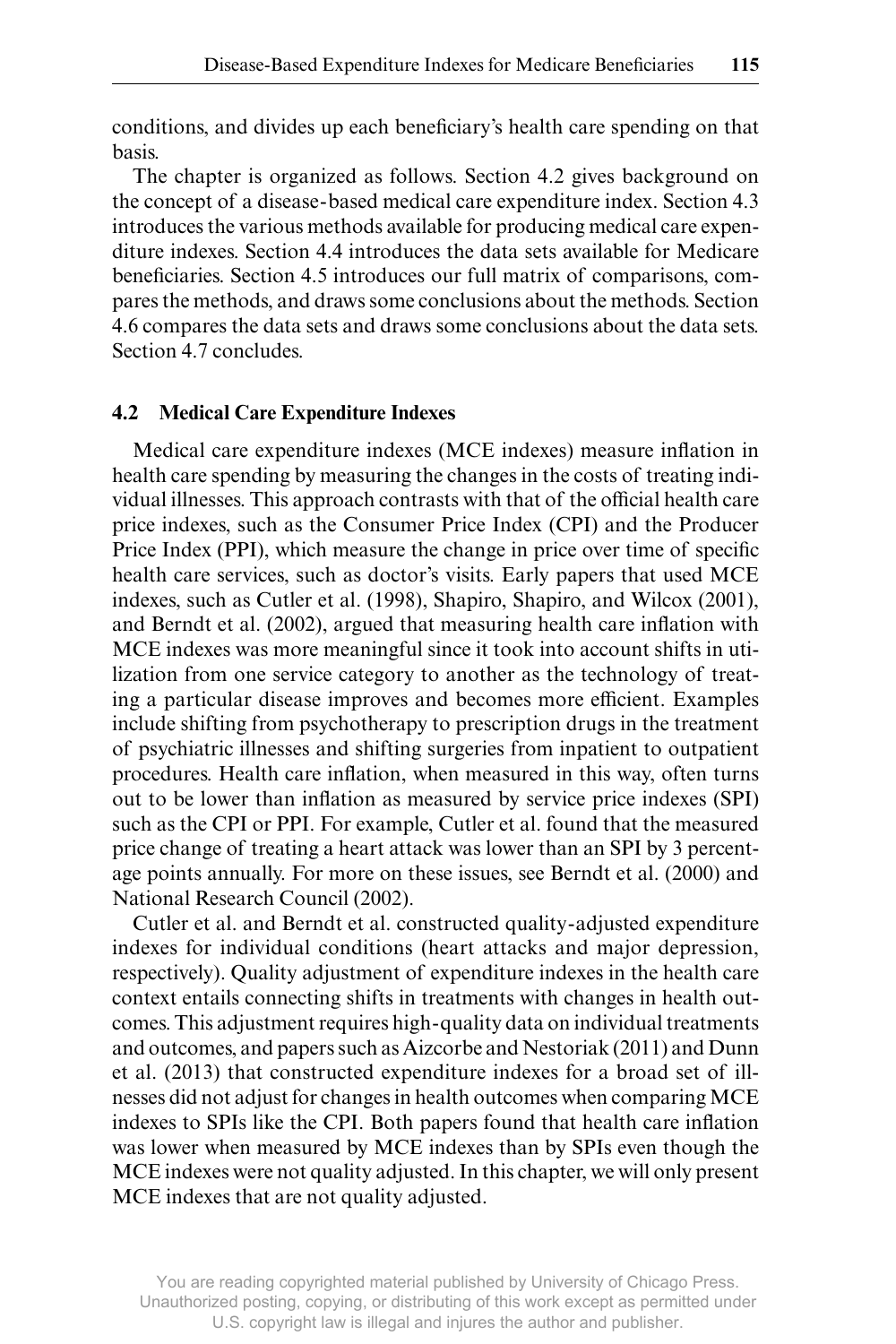#### **4.3 Methods**

Individuals seeking medical care are often diagnosed with more than one disease; a central problem in the creation of MCEs is how to divide expenditures among multiple diagnoses. Several different methods have been proposed and used in prior papers. It should be noted that economic theory is no guide on methodology in this area and there is no true way of validating any of the methods. Brief descriptions of the methods available to us follow here and the results of the previous papers are summarized in table 4.1.

#### 4.3.1 Regression- Based Method

This method models total individual annual health care spending as a function of each individual's diagnoses during that year and uses the parameter values to divide the individual's health care spending among his or her diagnoses. Then individual spending on conditions is averaged to give mean expenditures, which are the inputs to an MCE index. Health care spending has certain characteristics that make it challenging to model econometrically: spending is nonnegative, there are a large number of observations with zero spending, and the distribution of spending is typically skewed with a long right- hand tail. Modeling health care spending is the subject of an extensive literature (Duan 1983; Manning 1998; Jones 2000; Manning and Mullahy 2001; Buntin and Zaslavsky 2004). The consensus is that health care spending should be transformed (with a log or square root transformation) to accommodate its skewness. Either a one- part or twopart model, where the probability of having spending at all is modeled in a separate step, may be used. The parameters may be estimated with either ordinary least squares (OLS) or a generalized linear model (GLM). Buntin and Zaslavsky (2004) investigate the modeling of the spending of Medicare beneficiaries in particular. Their recommendation is to estimate with GLM the mean- variance relationship established with a Park test (Park 1966). Following the results of a Park test, we estimate the following equation with a one- step GLM, with a log link, and the standard deviation proportional to the mean (a gamma distribution):

$$
\ln(y_i) = \beta_0 + \sum_{j=1}^{J} \beta_j D_{ij} + E_i.
$$

In this equation, *i* indexes the individual beneficiary, *j* indexes the conditions,  $y_i$  is each beneficiary's annual health care spending, and  $D_{ij}$  is an indicator variable for whether individual *i* has condition *j*.

Since we are fitting log spending, we cannot use the resulting coefficients to directly find the average spending on each condition. Instead, we use a method for using parameter estimates from a model of the log of health care spending to assign spending to conditions originally proposed by Trogdon,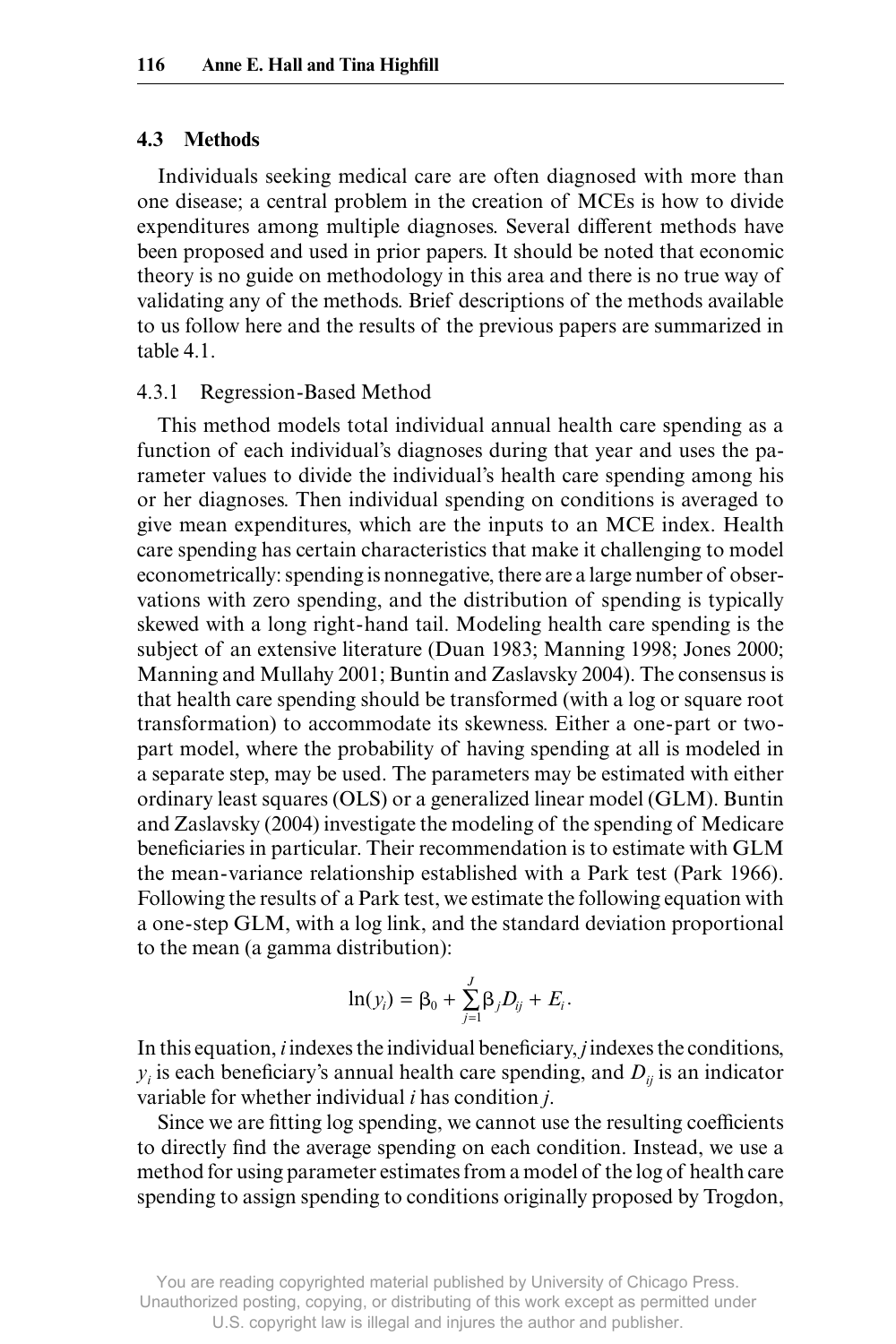| lawe -- 1                     | revious papers carculating intented experiment intexes                                          |                                                              |               |                                                                                               |                                                          |
|-------------------------------|-------------------------------------------------------------------------------------------------|--------------------------------------------------------------|---------------|-----------------------------------------------------------------------------------------------|----------------------------------------------------------|
| Paper                         | Data set                                                                                        | Population                                                   | Years         | Method                                                                                        | Results (AAGR of<br>percentage points)<br>price index in |
| Nestoriak 2011<br>izcorbe and | Pharmetrics, Inc. (medical claims<br>from private employer-sponsored<br>health insurance plans) | sponsored insurance<br>private employer-<br>Beneficiaries of | $2003 - 2005$ | Commercial grouper (Symmetry) 3.7                                                             |                                                          |
| Dunn et al.<br>2013           | MarketScan (medical claims<br>from private employer-sponsored<br>health insurance plans)        | sponsored insurance<br>private employer-<br>Beneficiaries of | 2003-2007     | Commercial grouper (Symmetry)                                                                 | 3.6                                                      |
| Aizcorbe et al.               | Medical Expenditure Panel<br>Survey (MEPS)                                                      | noninstitutionalized<br>civilian residents                   | $2001 - 2005$ | Primary diagnosis, proportional<br>diagnosis, commercial grouper<br>(Truven Health Analytics) | 6.9, 6.6, 6.8                                            |
| Highfill 2013<br>Hall and     | Medicare Current Beneficiary<br>Survey                                                          | beneficiaries<br>Medicare                                    | $2001 - 2005$ | Regression based                                                                              | 5.8                                                      |
|                               |                                                                                                 |                                                              |               |                                                                                               |                                                          |

Previous papers calculating medical care expenditure indexes **Table 4.1 Previous papers calculating medical care expenditure indexes** Table 41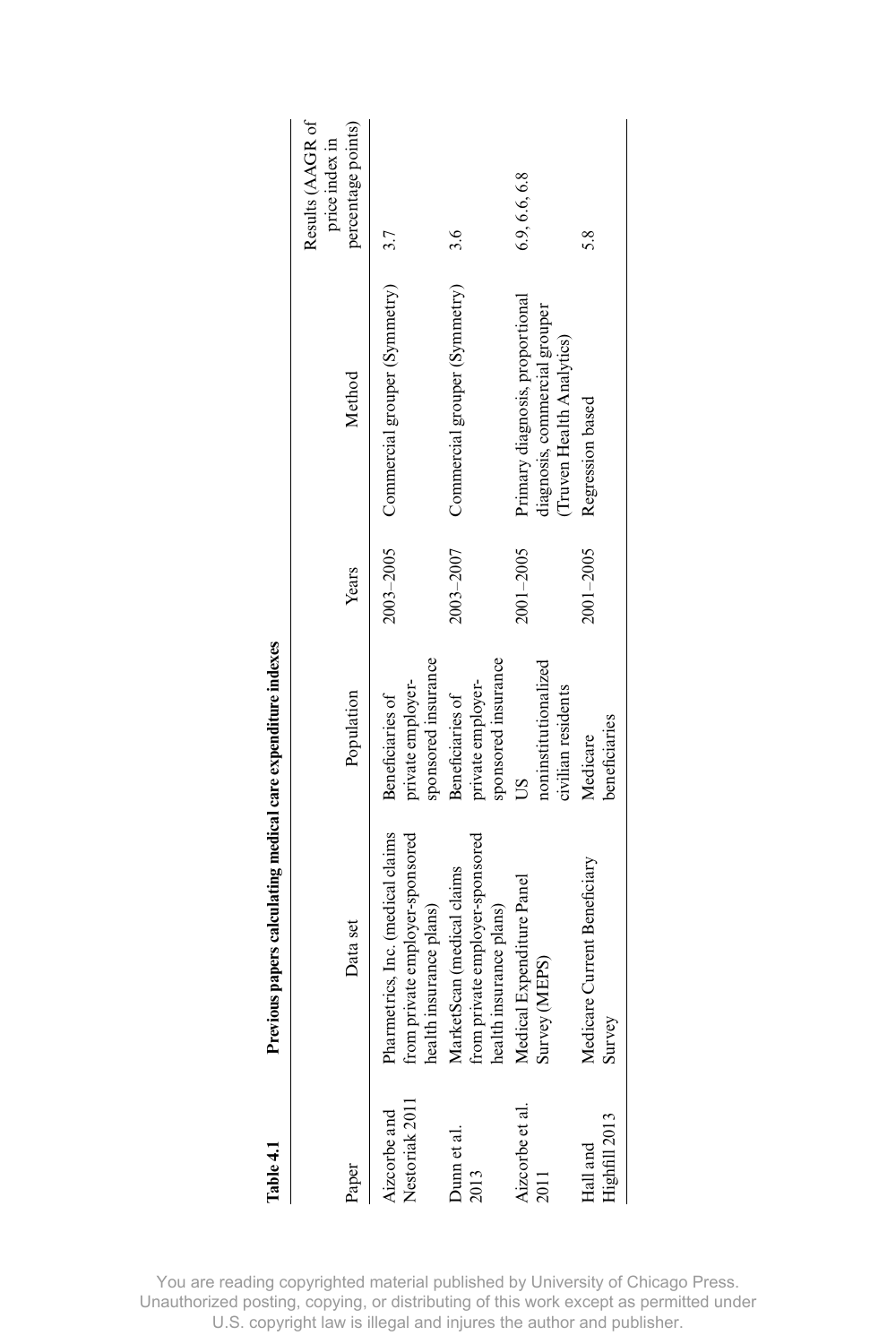Finkelstein, and Hoerger (2008). In this method, each individual's spending is divided up into their diagnosed conditions in proportion to the regression coefficients. A share of spending is calculated for each beneficiary-illness combination as follows:

$$
S_{ij} = \frac{[\exp(\beta_j) - 1] * D_{ij}}{\sum_{j=1}^{J} \{[\exp(\beta_j) - 1] * D_{ij}\}}.
$$

The shares are then applied to each individual's spending to give that individual's spending on each condition with which he or she is diagnosed. Then the average expenditure for each condition is calculated across individuals. These average expenditures are analogous to prices in a price index and are the inputs to the MCE indexes. We combine them with the diagnosed prevalences for each condition (which are analogous to quantities in a price index) and calculate the MCE indexes as Fisher indexes in the usual manner.

The regression- based method has the advantage that it does not make huge demands of the data compared to the other methods discussed here: it only requires individual annual medical spending and dummy variables for whether or not the individual was diagnosed with a certain condition that year. The primary disadvantage is that the method of assignment of spending to particular diagnoses is not based on any theory or model that relates health care spending to conditions diagnosed.

### 4.3.2 Primary Diagnosis

This method is used in Aizcorbe et al. (2011). With this method, the spending attached to a claim or medical event is assigned to the diagnosis or the first diagnosis, if there are multiple diagnoses, attached to that claim or event. In some sense, the primary diagnosis method is preferable to all others because the connection between spending and diagnosis is transparent and not dependent on an econometric model of health care spending. This method requires, however, that every claim or event have a diagnosis attached to it. Other than the MEPS, the data sets being considered for the Medicare population do not have a diagnosis attached to every claim or event; the survey events collected by the Medicare Current Beneficiary Survey that are not in the Medicare claims (such as drug events and all medical events for Medicare private plan enrollees) do not have diagnoses attached to them and the Medicare Part D claims do not have diagnoses attached to them, either.

A further difference between the two methods to keep in mind is that they measure slightly different costs. The regression-based method measures the net cost of a condition; that is, the average difference in spending between a beneficiary with the condition and one without. The net cost of a condition can be negative and we found in Hall and Highfill (2013) that several conditions from the MCBS in- person survey, such as Alzheimer's disease,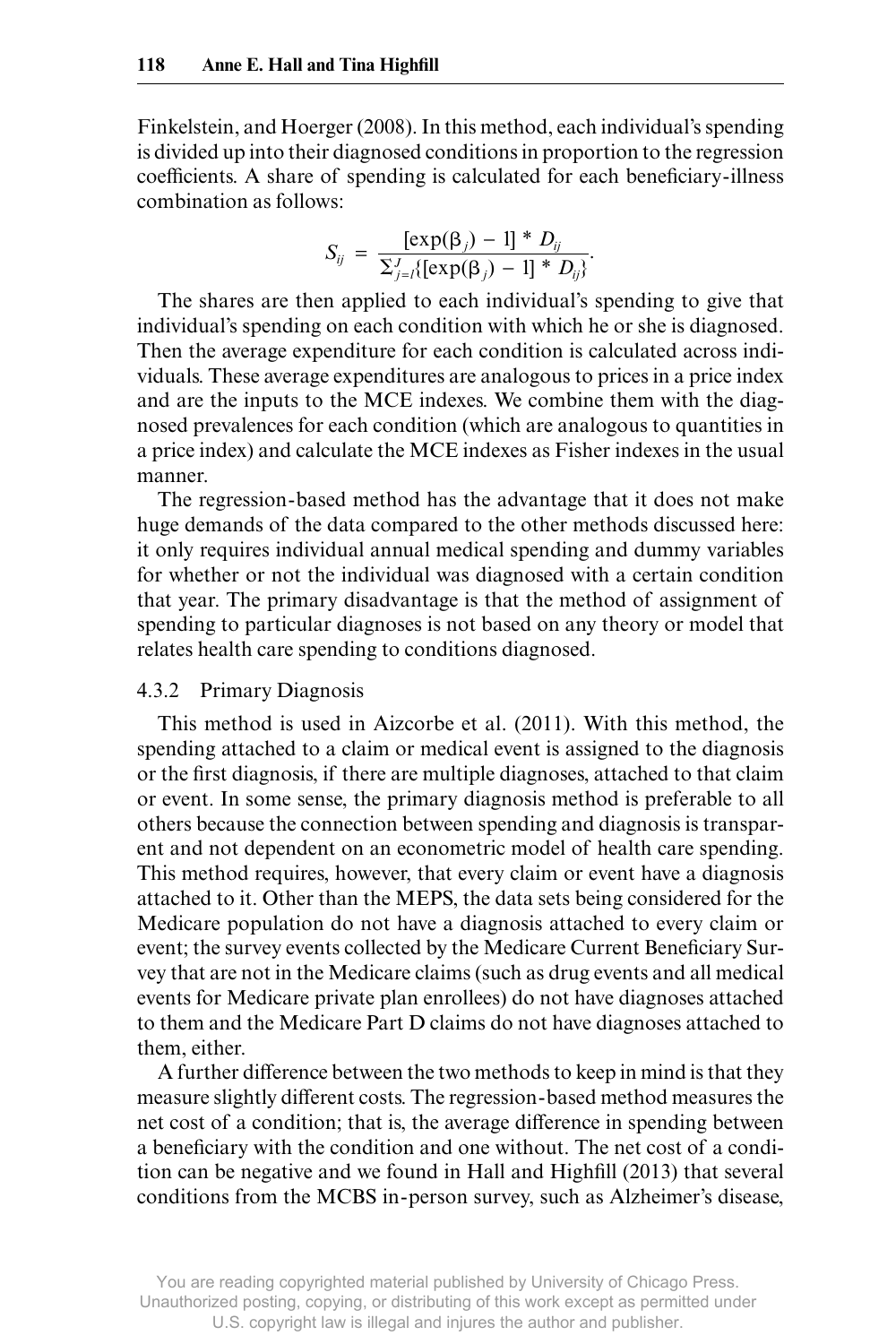had negative coefficients in the regression and were therefore assigned negative costs. With the primary diagnosis method, all conditions have positive costs. If there are more beneficiaries with, for example, Alzheimer's disease, the per- patient expenditures of other conditions that are comorbid with Alzheimer's disease will be lower in the primary diagnosis while they would, in theory, be unaffected in the regression-based method. This is another reason for preferring the primary diagnosis method since price indexes in other sectors generally do not allow goods or services with negative prices.

#### 4.3.3 Commercial Grouper

Several private companies have developed commercial software for grouping medical spending by episode of illness based on clinical knowledge. These packages are used in Aizcorbe and Nestoriak (2011), Dunn et al. (2013), and Aizcorbe et al. (2011) to create expenditure indexes for medical care. Aizcorbe and Nestoriak (2011) use one on medical claims data from private employer- sponsored health insurance plans collected by Pharmetrics, Inc., and Dunn et al. (2013) use one on the MarketScan database, a similar data set of medical claims collected by Truven Health Analytics. Aizcorbe et al. (2011) use a commercial grouper on the MEPS data. The main advantage of these packages over the primary diagnosis method is that they are able to assign spending associated with claims, such as drug claims, that do not have a diagnosis attached directly to them. In addition, unlike the annual regression- based method, they are able to separate out multiple episodes of the same illness occurring in one year. Depending on the package, they are also able to assign a severity level to the illness. However, their methods are proprietary and therefore completely opaque to the economist using them. We will not be considering groupers in our comparisons in this chapter, but may study them in future work.

#### **4.4 Data Sets**

Table 4.2 summarizes the features of data sets available for calculating medical care expenditure indexes for Medicare beneficiaries. In general, to create a medical care expenditure index, we need variables for total spending and for diagnoses at least at an annual level.

*Medicare Current Beneficiary Survey (MCBS)*. The MCBS is a survey of the demographics, diagnosed conditions, health status, and total medical spending of a representative sample of Medicare beneficiaries. It is conducted by the Center for Medicare and Medicaid Services, the agency that operates Medicare. As it samples from the universe of Medicare beneficiaries, it includes both FFS Medicare beneficiaries and those enrolled in Medicare private plans, and both beneficiaries residing in the community and in institutions such as nursing homes. The medical conditions portion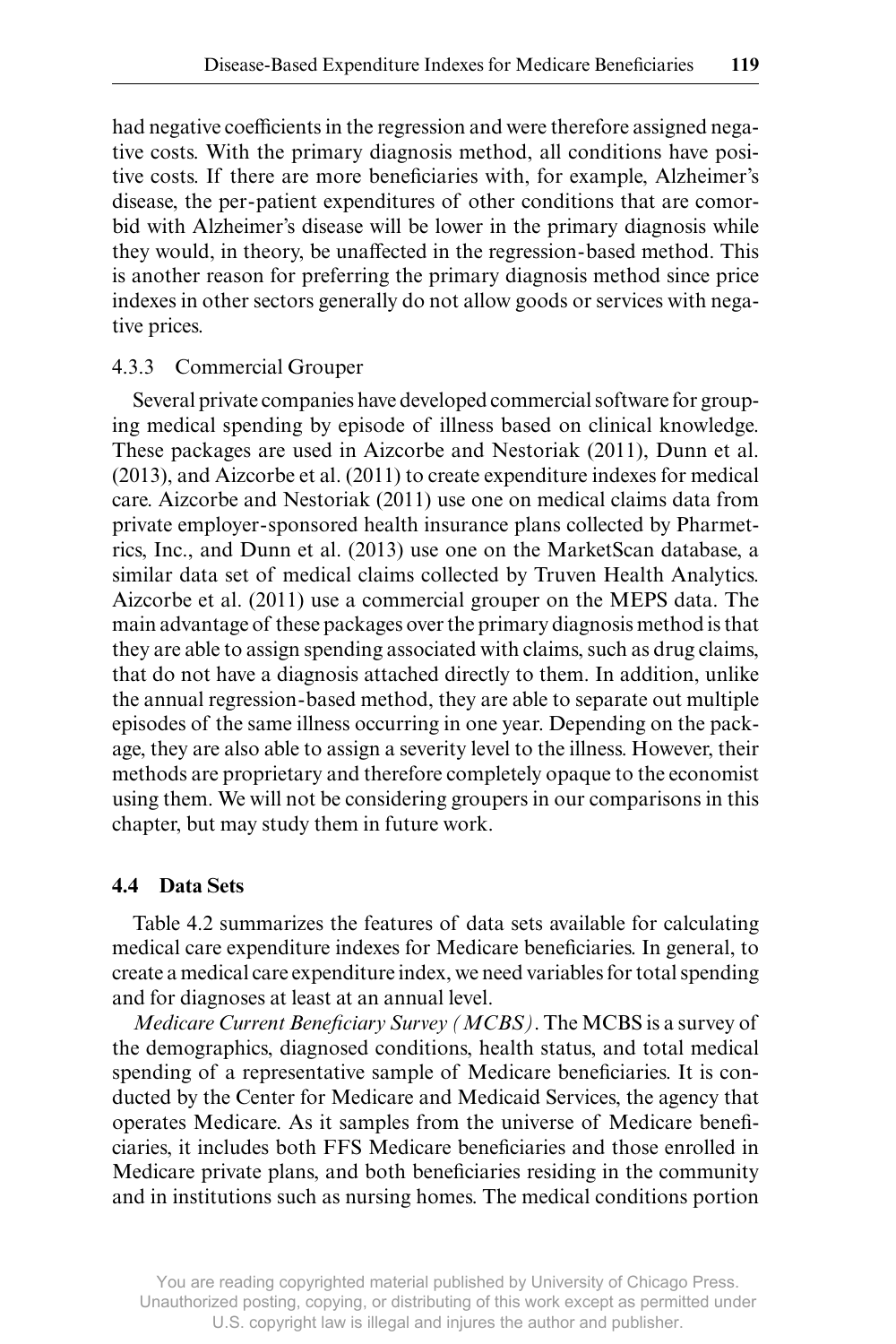| Cable 4.2                                       | Summary of data sets covering Medicare beneficiaries |                                                    |                                                                                                                                              |                                                                                      |
|-------------------------------------------------|------------------------------------------------------|----------------------------------------------------|----------------------------------------------------------------------------------------------------------------------------------------------|--------------------------------------------------------------------------------------|
| <b>Jata</b> set                                 | Coverage                                             | size of Medicare<br>Annual sample<br>beneficiaries | Data available for FFS beneficiaries                                                                                                         | Data available for private plan enrollees                                            |
| Beneficiary Survey<br>Aedicare Current<br>MCBS) | All Medicare<br>beneficiaries                        | 12,000                                             | spending, Medicare Part A (hospital)<br>Annual demographic and conditions<br>survey, all medical events and<br>and Part B (physician) claims | survey, all medical events and spending<br>Annual demographic and conditions         |
| Medicare claims                                 | FFS Medicare<br>beneficiaries                        | $\sim$ 2 million                                   | (pharmaceutical) claims for about<br>Part A and Part B claims; Part D<br>50 $-60%$ of 5% sample                                              | $\frac{a}{a}$                                                                        |
| 3xpenditure Panel<br>urvey (MEPS)<br>Medical    | Medicare beneficiaries<br>Noninstitutionalized       | 4,600                                              | with diagnoses attached (collected by<br>All medical events and spending,<br>survey)                                                         | All medical events and spending, with<br>diagnoses attached (collected by<br>survey) |
|                                                 |                                                      |                                                    |                                                                                                                                              |                                                                                      |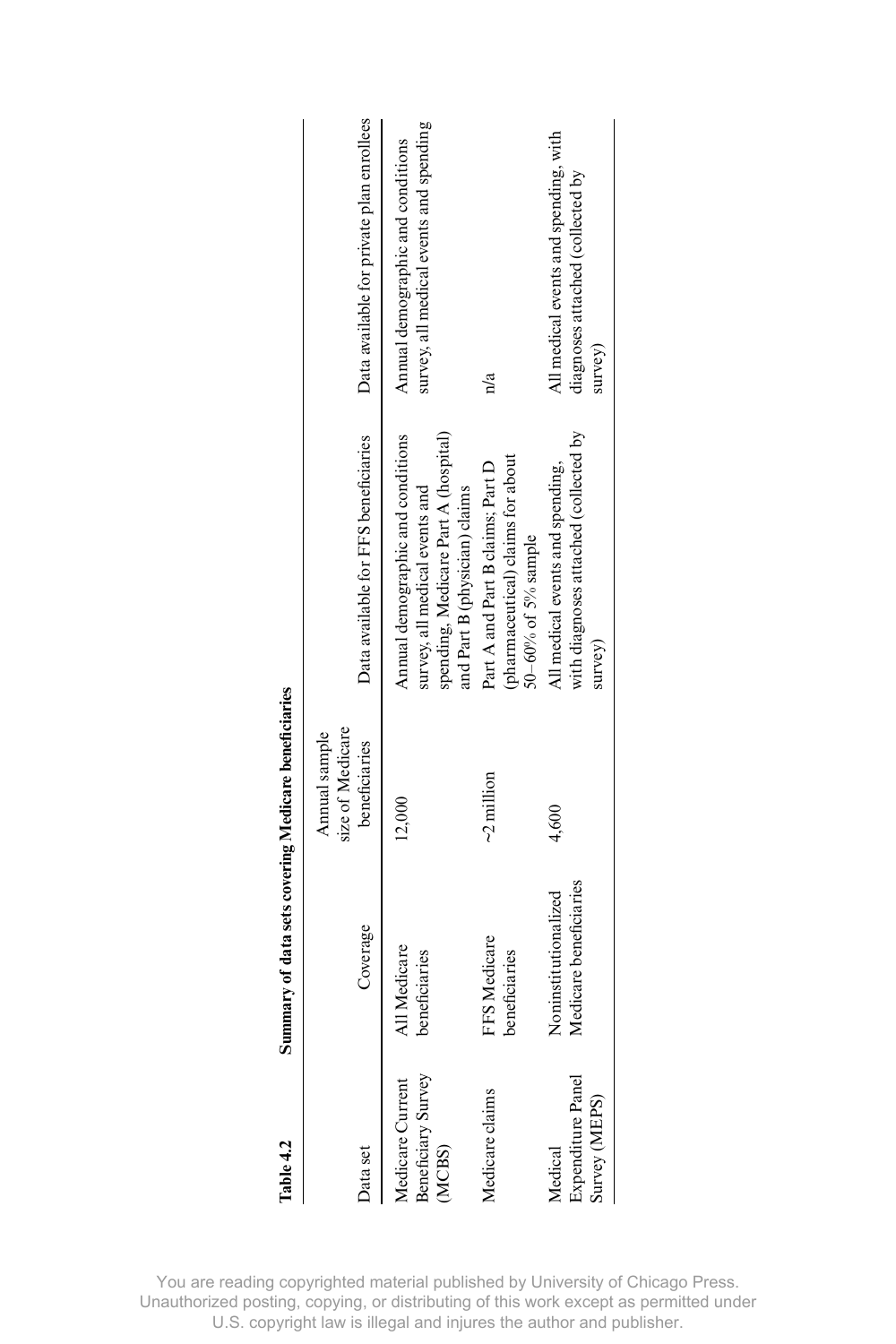of the survey takes place once a year, toward the end of the year, and in it, the respondent is asked whether they have been told by a doctor if they have each of about thirty conditions. Health care spending and medical events are also collected directly from the respondent on a regular basis. For FFS beneficiaries, the Part A and Part B claims with dollar amounts and diagnosis codes are also attached to the survey so there are two sources of diagnoses and spending for these beneficiaries. The MCBS reconciles the orally reported events and the claims so that spending and events are not duplicated in the final version of the data set. For private plan enrollees, the only source of information is the spending, events, and diagnoses reported in the in- person survey.

*Medicare claims*. Part A (hospital) and Part B (doctor) claims are available for a 5 percent random sample of Medicare beneficiaries from CMS for research purposes. In addition, starting in 2006, a sample of Part D claims are available for those 50–60 percent of FFS beneficiaries in the 5 percent who are on Part D. In this chapter, rather than showing calculations from the full 5 percent sample, we will evaluate Medicare claims data by using the Medicare claims data tied to the MCBS.

*Medical Expenditure Panel Survey (MEPS)*. The MEPS is a nationally representative survey of health care coverage, utilization, and expenditures for the civilian noninstitutionalized US population. It is conducted by the Department of Health and Human Services' Agency for Healthcare Research and Quality (AHRQ). The survey sample is drawn from the respondents of the prior year's National Health Interview Survey (NHIS) and includes both fee-for-service and private plan Medicare beneficiaries living in the community (that is, not in a nursing home or other institution). Using an overlapping panel design, each household is surveyed over the course of two years in five rounds of interviews. The family member most knowledgeable about the entire household's health and health care use is interviewed. Observations are collected and reported for every medical event and may contain up to four diagnoses each. The MEPS also collects data from a sample of respondents' providers to verify use of services, charges, and sources of payments and diagnoses.

Table 4.3 compares the spending of all Medicare FFS beneficiaries in the MCBS, Medicare FFS beneficiaries in the MCBS who are living in the community, and Medicare FFS beneficiaries in the MEPS (who all reside in the community). As it shows, mean spending by Medicare beneficiaries in the MEPS is quite a bit lower than that of similar Medicare beneficiaries in the MCBS. Zuvekas and Olin (2009) conduct a detailed comparison of full-year Medicare beneficiaries residing in the community in the MEPS, those same beneficiaries' Medicare claims, and similar beneficiaries in the MCBS in the years 2002–2003. They find that the ratio of mean spending of beneficiaries in the MEPS to that of similar beneficiaries in the MCBS to be  $0.81$ . We find a similar result; as table 4.3 shows, the ratio of the spending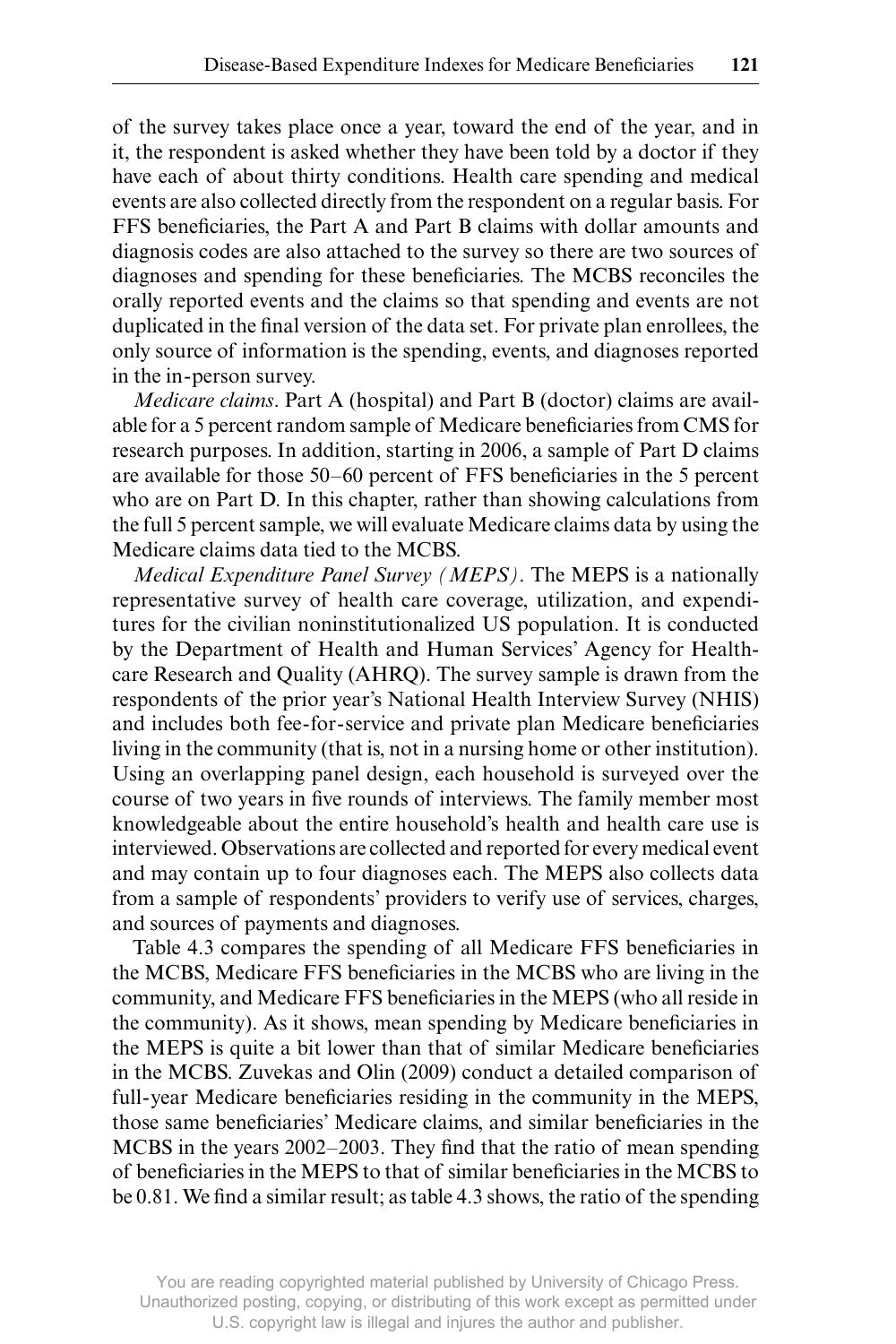| lable 4.3                                                                        |                                                                     |                                           |                                                                | Comparison of spending of Medicare beneficiaries in the MCBS and in the MEPS |                                             |                                                      |                                                                               |                                                                           |
|----------------------------------------------------------------------------------|---------------------------------------------------------------------|-------------------------------------------|----------------------------------------------------------------|------------------------------------------------------------------------------|---------------------------------------------|------------------------------------------------------|-------------------------------------------------------------------------------|---------------------------------------------------------------------------|
|                                                                                  |                                                                     |                                           | Mean spending                                                  |                                                                              | Skewness coefficient                        |                                                      | Maximum                                                                       |                                                                           |
|                                                                                  | benefi                                                              | il-year FFS<br>ciaries                    |                                                                | mean spending<br>of MEPS<br>Ratio of                                         | $$\ensuremath{\mathrm{MCS}}$$ full-year FFS |                                                      | ull-year FFS<br><b>MCBS</b>                                                   | dl-year FFS<br>NEPS                                                       |
|                                                                                  |                                                                     | Residing in<br>community<br>$\circledast$ | MEPS<br>full-year FFS<br>Medicare<br>beneficiaries<br>$\Theta$ | <b>ICBS</b> community<br>beneficiaries to<br>beneficiaries                   | veneficiaries<br>community<br>residing in   | eneficiaries<br>MEPS<br>full-year<br>FFS<br>Medicare | peneficiaries<br>community<br>residing in<br>$\odot$                          | peneficiaries<br>Medicare<br>$\widehat{\mathbf{e}}$                       |
|                                                                                  |                                                                     |                                           | 5,846                                                          | 0.76                                                                         |                                             |                                                      | 389,580                                                                       | 219,759                                                                   |
|                                                                                  | 8,698<br>9,237<br>10,027<br>11,737<br>11,737<br>11,13,371<br>11,198 |                                           | 5,676                                                          | 0.80                                                                         | $\frac{1}{2}$ 5.9<br>$\frac{5}{2}$          |                                                      |                                                                               |                                                                           |
| $\frac{203}{203}$<br>$\frac{303}{200}$<br>$\frac{305}{200}$<br>$\frac{305}{200}$ |                                                                     | 8,302<br>8,902<br>9,538<br>9,638          |                                                                | 0.80                                                                         |                                             |                                                      | 459,811<br>358,672<br>356,998<br>545,486<br>678,642<br>755,329<br>755,334,089 | 204,382<br>122,983<br>222,006<br>234,373<br>503,650<br>303,650<br>170,687 |
|                                                                                  |                                                                     |                                           |                                                                | 0.79                                                                         | $\overline{8}$ .                            |                                                      |                                                                               |                                                                           |
|                                                                                  |                                                                     |                                           | 7,138<br>7,688<br>8,001                                        | 0.75                                                                         | $\approx$                                   |                                                      |                                                                               |                                                                           |
|                                                                                  |                                                                     |                                           |                                                                |                                                                              |                                             |                                                      |                                                                               |                                                                           |
|                                                                                  |                                                                     | 10,938<br>11,433<br>12,034<br>11,855      | 7,899<br>8,566<br>8,335                                        | $0.75$<br>$0.69$                                                             | $14.0$<br>$14.0$<br>$14.3$                  |                                                      |                                                                               |                                                                           |
|                                                                                  |                                                                     |                                           |                                                                |                                                                              |                                             |                                                      |                                                                               |                                                                           |
|                                                                                  |                                                                     |                                           | 9,089                                                          | 0.77                                                                         | 5.2                                         | 5.6                                                  |                                                                               |                                                                           |

Í -d È ÷ ٠, -1 Č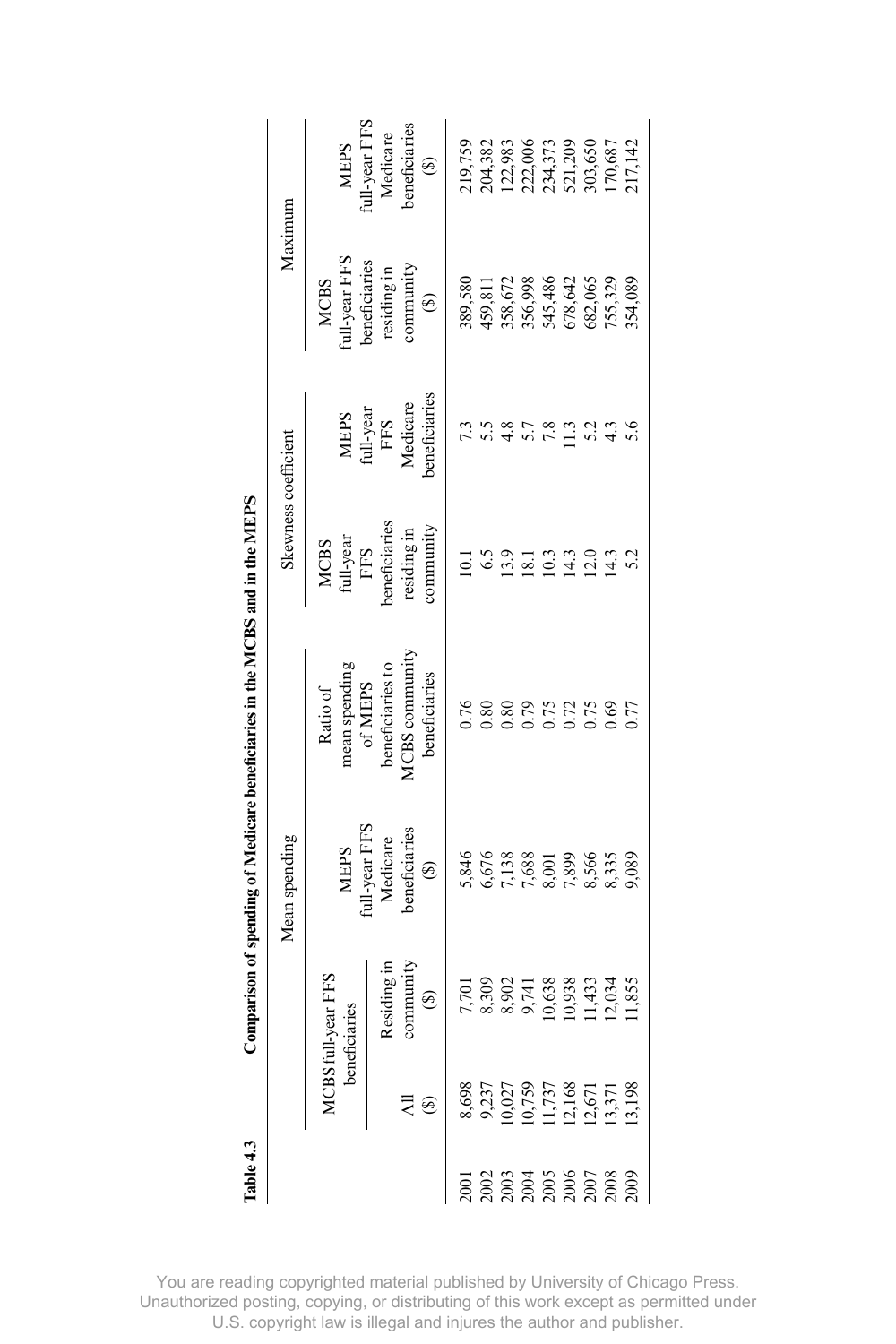of full-year Medicare beneficiaries living in the community in our analytic sample from the MEPS to that of similar beneficiaries in our sample from the MCBS ranges between 0.69 and 0.80 over the period studied. Our MCBS sample includes claims by separately billing labs, which that of Zuvekas and Olin does not, which may explain the slightly lower ratio. Zuvekas and Olin find that about half of the gap is due to underreporting of spending by respondents to the MEPS, and about half is due to the absence of higher-expenditure cases in the MEPS. We also find an absence of higherexpenditure cases in the MEPS as compared to the MCBS; as table 4.3 shows, both the skewness coefficient for the distribution of spending and the value of the maximum observation are generally much higher in the MCBS, implying a longer tail in that distribution. Unfortunately, we have no way of adjusting for underreporting and the absence of more expensive cases in the MEPS, but simply note that they may be factors in any differences we observe between the MEPS and the MCBS.

#### 4.4.1 Prevalence

In this section, we discuss issues relating to how treated prevalence of medical conditions is measured in the data sets we are using since it has important implications for the resulting expenditure index. To see this, consider that total health care spending in a population can be expressed as a sum over conditions:

Total healthcare spending = 
$$
\sum_{j=1}^{J} \overline{p}_j N_j
$$
,

where *j* indexes conditions,  $P_j$  is the average amount spent to treat condition *j*, and  $N_j$  is the number of people treated for condition *j*;  $N_j$  divided by the total population is the treated prevalence for that condition.

The object of concern when we are calculating an expenditure index is  $P_j$ ; however, the data we use have total spending and  $N_j$  as given, and we must infer  $P_j$  with one of the various methods that will be discussed further down. In addition, as is standard in a Fisher index formula, treated prevalences are used to weight the indexes for the individual conditions when they are aggregated into an expenditure index for medical care as a whole. Differences in methods for collecting conditions from respondents will therefore lead to different results in the resulting expenditure indexes.

### **Treated Prevalence in the Medicare Current Beneficiary Survey**

The first issue we note is the differences in the MCBS between surveybased prevalences and claims- based prevalences. The survey- based prevalences in the MCBS are based on the annual survey administered to all respondents. In this survey, respondents who live in the community are asked if they have been told by a doctor in the past year if they have each of about thirty conditions. For respondents who are residing in nursing homes, the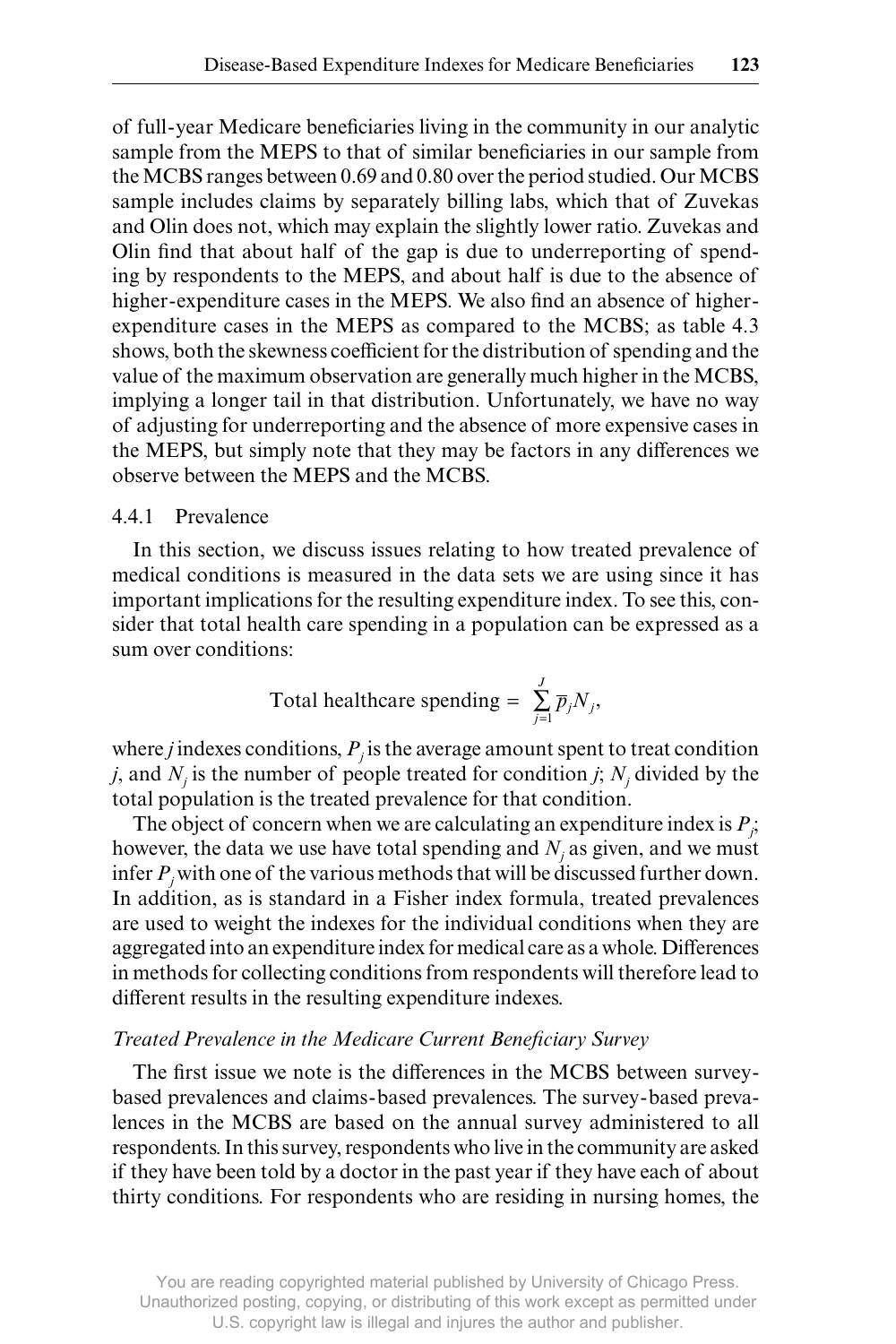MCBS has a nursing home staff member fill out a questionnaire about conditions based on the respondent's nursing home and medical records. The claims- based prevalences are based on the respondent's Part A (hospital) and Part B (physician) Medicare claims. The claims are only available for respondents who are enrolled in fee- for- service (FFS) Medicare and not for respondents enrolled in Medicare private plans.

For the FFS beneficiaries in the MCBS, therefore, we have both sets of diagnoses for the same beneficiaries and can examine the degree of agreement between them. Table 4.4 reports prevalences in 2001 from the MCBS survey and from the MCBS claims, as well as the percent of beneficiaries who are indicated as having an illness in both the survey and the claims.<sup>1</sup> First, note that in general claims- based prevalence is higher than survey- based prevalence. There is also quite a bit of disagreement between the two sources of diagnoses, and the agreement rate is often less than half of either the survey- based prevalence or the claims- based prevalence. When weighted by prevalence, the overlap rate divided by the claims- based prevalence averages about 40 percent and the overlap rate divided by the survey- based prevalence averages about 62 percent. One possible cause of disagreement in prevalence between the survey and the claims may come from the lack of drug- related diagnoses in the claims data. As mentioned above, the claims data attached to the MCBS only include doctor and hospital claims. There are no prescription drug claims, even for beneficiaries enrolled in Medicare Part D after 2006 and, in any case, prescription drug claims generally do not include diagnoses. Beneficiaries may therefore have chronic illnesses for which they are taking prescription drugs regularly and that they report on the survey, but either they did not have a nondrug event related to the condition during the survey year or these conditions are not recorded by their health care providers. However, some of the highest rates of agreement between survey and claims are in illnesses for which this issue would most be of concern. There are five chronic illnesses for which the share of spending on pharmaceuticals is over 50 percent of total spending on the illness: diabetes, mental/ psychiatric disorder, Alzheimer's/dementia, osteoporosis, and hypertension. Agreement rates between survey- based and claims- based prevalence are in fact noticeably higher for this group: the overlap rate divided by the claimsbased prevalence has a weighted average of 63 percent and the overlap rate divided by the survey- based prevalence has a weighted average of 72 percent. It seems possible, therefore, that the act of taking a daily drug for an illness may actually improve survey respondents' knowledge and memory of what diagnoses they have.

 There are multiple other potential causes of the discrepancies between survey- based and claims- based prevalence. The reasons that a condition

1. For how the survey diagnoses were translated into ICD-9 codes for purposes of comparison with the claims, see appendix table 1 in Hall and Highfill (2013).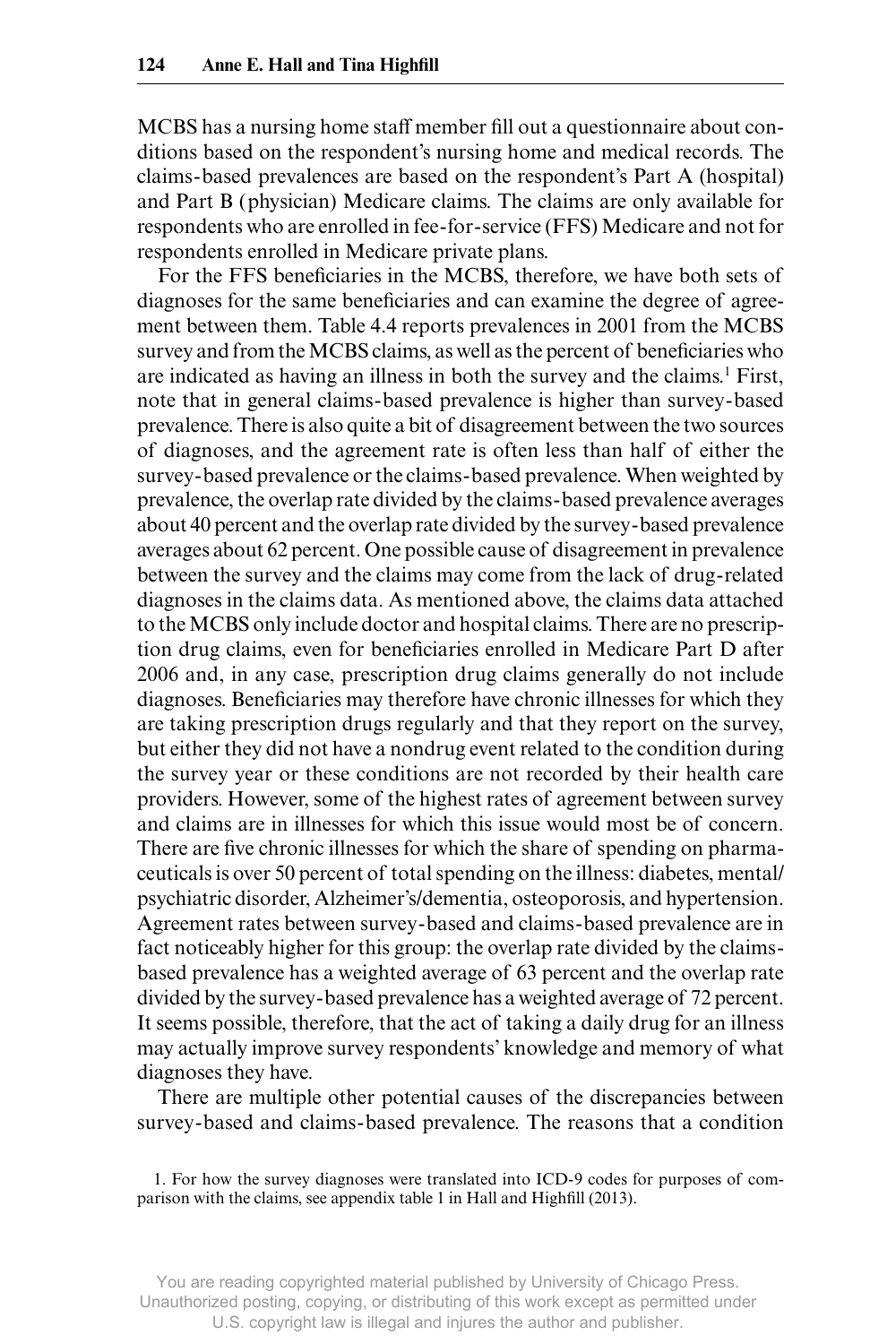| Condition                                                        | Survey<br>prevalence<br>$(\%)$ | Claims<br>prevalence<br>$(\%)$ | Overlap<br>prevalence<br>$(\%)$ |
|------------------------------------------------------------------|--------------------------------|--------------------------------|---------------------------------|
| Hardening of arteries/arteriosclerotic heart disease             | 10.9                           | 20.4                           | 5.1                             |
| Myocardial infarction/heart attack                               | 2.6                            | 2.1                            | 0.8                             |
| Angina/CHD                                                       | 3.8                            | 15.6                           | 2.4                             |
| Other heart conditions and valve problems                        | 5.6                            | 22.1                           | 3.2                             |
| Congestive heart failure                                         | 3.3                            | 12.5                           | 2.4                             |
| Heart rhythm problem                                             | 7.5                            | 19.3                           | 4.7                             |
| Stroke/transient ischemic attack (TIA)                           | 3.5                            | 8.1                            | 2.1                             |
| Skin cancer                                                      | 4.9                            | 5.0                            | 2.5                             |
| Lung cancer                                                      | 0.2                            | 0.9                            | 0.2                             |
| Colon cancer                                                     | 0.4                            | 1.5                            | 0.3                             |
| <b>Breast cancer</b>                                             | 0.6                            | 2.4                            | 0.4                             |
| Prostate cancer                                                  | 0.6                            | 3.5                            | 0.5                             |
| Other cancer                                                     | 1.2                            | 13.6                           | 0.8                             |
| Diabetes                                                         | 19.3                           | 22.6                           | 16.9                            |
| Arthritis                                                        | 23.1                           | 24.8                           | 9.1                             |
| Mental/psychiatric disorder (excl. Alzheimer's/dementia)         | 12.2                           | 16.2                           | 7.0                             |
| Alzheimer's/dementia                                             | 5.0                            | 6.9                            | 3.3                             |
| Osteoporosis                                                     | 17.5                           | 11.1                           | 6.8                             |
| Hypertension                                                     | 44.4                           | 56.2                           | 37.2                            |
| Broken hip                                                       | 1.0                            | 1.4                            | 0.5                             |
| Parkinson's                                                      | 1.6                            | 1.4                            | 1.0                             |
| Emphysema/asthma/chronic obstructive pulmonary<br>disease (COPD) | 15.5                           | 19.5                           | 9.5                             |
| Paralysis in past year                                           | 1.8                            | 1.7                            | 0.5                             |
| Mental retardation (excl. Alzheimer's/dementia)                  | 3.1                            | 0.9                            | 0.7                             |
| Renal failure                                                    | 0.8                            | 4.0                            | 0.8                             |

#### **Table 4.4 Prevalence in survey portion and claims portion of MCBS in 2001**

*Notes:* Refer to appendix table 1 in Hall and Highfill (2013) to see how illnesses from the MCBS survey were translated into ICD-9 codes to compare with the claims data. Prevalences are weighted by the MCBS survey weights.

might be reported in the survey but not in the claims include beneficiary errors in the existence of illnesses, beneficiary errors in the timing of illnesses, providers omitting to code a condition, and that the condition was treated but the treatment was not paid for by Medicare. The reasons that a condition might be reported in the claims but not in the survey include, again, beneficiary or provider error and the provider upcoding a diagnosis. Given that claims- based prevalence is generally higher than survey- based prevalence and that the disagreement is noticeably lower for conditions for which beneficiaries are taking a prescription drug on a regular basis, it seems likely that beneficiary error is the largest source of disagreement. Claims-based prevalence may therefore be a more reliable measure of treated prevalence in the MCBS. However, as noted above, there is a notable disadvantage to relying solely on claims data as the source data for Medicare beneficiaries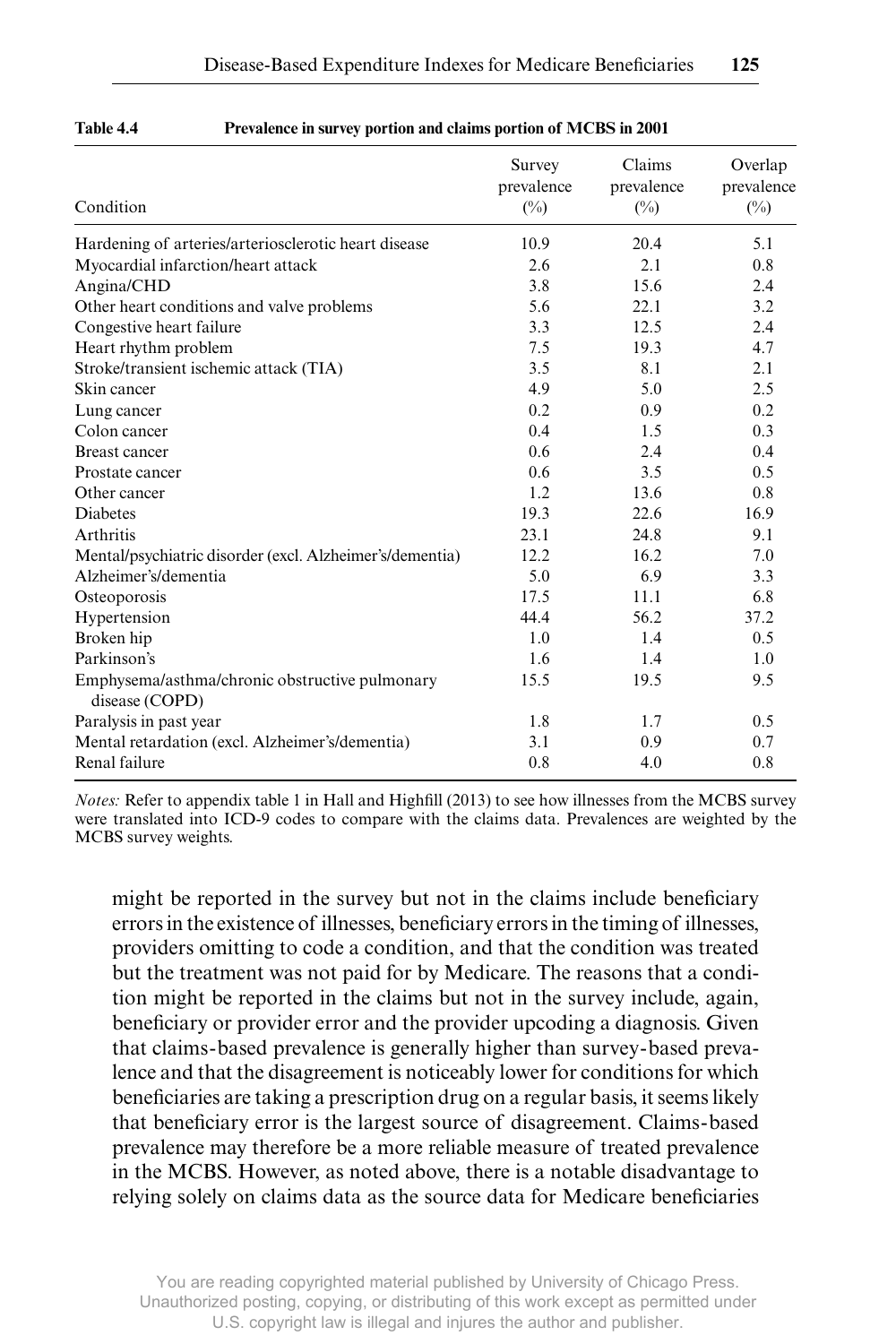when constructing an MCE index, namely, that we do not have claims for the enrollees in Medicare private plans.

#### *Treated Prevalence in the Medical Expenditure Panel Survey*

The second problem with measuring treated prevalence in the data sets we are examining relates to a change in the household component of the MEPS in 2007 in its method for relating health care events and spending to medical conditions. In the MEPS, medical conditions are collected up front from respondents in their initial survey. Before 2007, in the initial interview, conditions were only reported if the respondent volunteered them in response to a general question about medical conditions. In 2007, MEPS introduced the Priority Conditions Enumeration section of the survey, in which respondents were asked whether they had certain priority conditions. (This method is similar to how conditions are collected in the MCBS throughout the entire period.) When medical events are later collected, the respondent is prompted to relate these events to conditions that had been reported in the initial survey.

The treated prevalences from the MEPS that we use to calculate an MCE are calculated from the medical events files and not from the conditions survey because we are primarily interested in conditions as they relate directly to health care expenditure. However, the methodology change in 2007 resulted in a dramatic increase in the event- based treated prevalences of certain conditions. Table 4.5 shows the treated prevalences of the priority conditions in the Priority Conditions Enumeration file from the MEPS by year from 2001 to 2009. The total prevalence in 2007 is the top number of the three reported for each condition for that year. As it shows, there are increases in nearly all the conditions between 2006 and 2008. There are particularly dramatic rises in the prevalences of heart disease, arthritis, heart attacks, and stroke, which are clearly unrelated to any preexisting trend in treated prevalence.

 The Priority Conditions Enumeration section was phased in with the introduction of Panel 12 of the MEPS.<sup>2</sup> Table 4.5 also shows treated prevalence by condition in 2007 split out by panel. Treated prevalence in Panel 11 in 2007 for most conditions is comparable to treated prevalence in 2006, while treated prevalence of most conditions in Panel 12 in 2007 is more similar to treated prevalence as measured in 2008, reflecting the methodology change that affected Panel 12 but not Panel 11. The differences between Panels 11 and 12 in treated prevalence are especially noticeable for the conditions mentioned above that have the greatest increases in treated prevalence. For example, the treated prevalence of heart disease is more than four times higher in Panel 12 than in Panel 11, and that of arthritis is more than five times higher. Similarly, the treated prevalence of myocardial infarction

2. We are grateful to Tom Selden of AHRQ for this information and for proposing the solution that follows.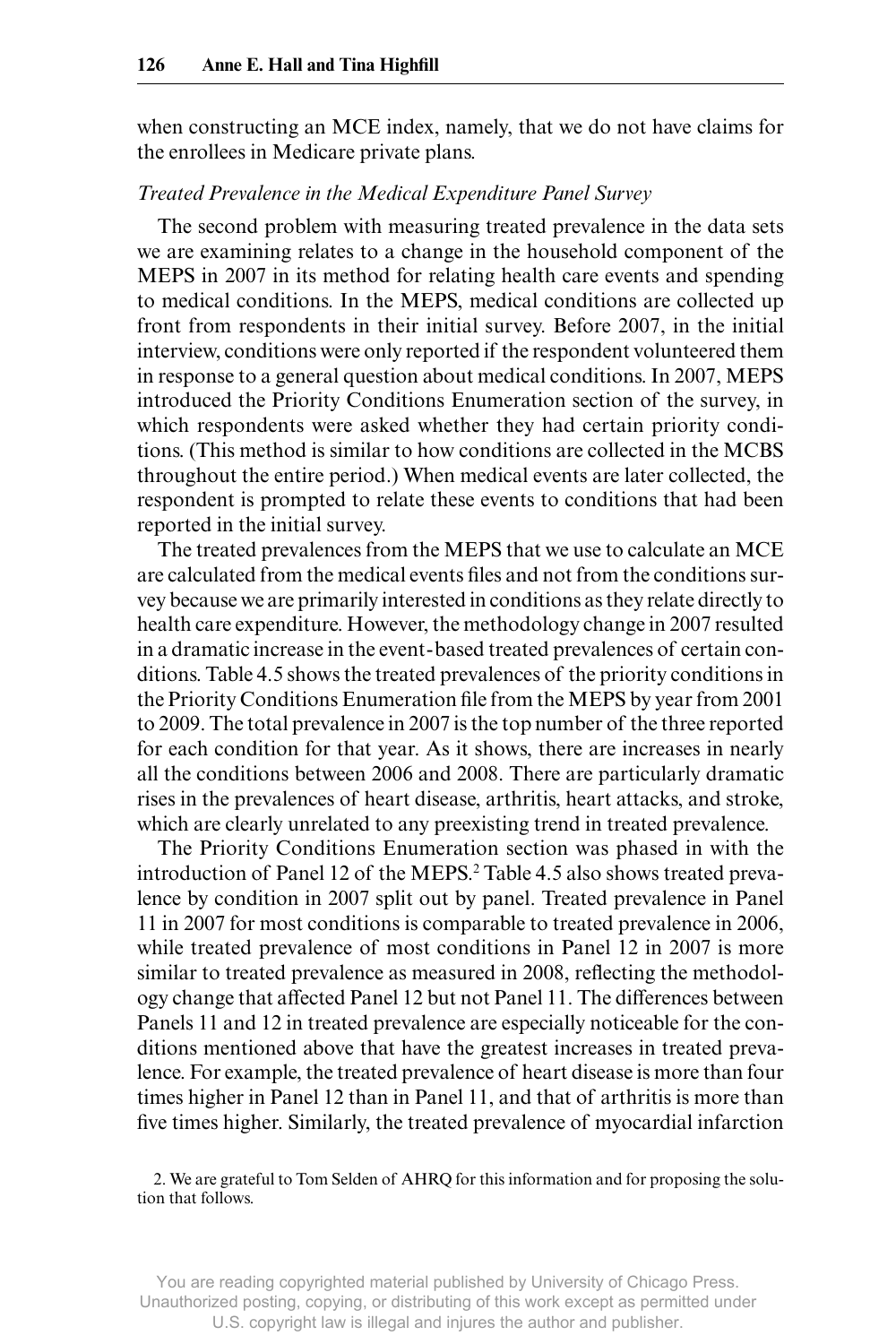| Table 4.5                              | Prevalence by year in the MEPS |       |       |       |       |       |                |                                                |       |             |
|----------------------------------------|--------------------------------|-------|-------|-------|-------|-------|----------------|------------------------------------------------|-------|-------------|
| Condition                              |                                | 2001  | 2002  | 2003  | 2004  | 2005  | 2006           | 2007: Total<br>Panel 12<br>Panel 11            | 2008  | 2009        |
| Hypertension                           |                                | 44.82 | 47.38 | 49.1  | 51.98 | 54.52 | 55.44          | 57.59<br>63.18<br>59.93                        | 62.88 | 64.85       |
| High cholesterol                       |                                | 19.88 | 22.14 | 23.3  | 28.24 | 31.25 | 34.61          | $42.93\n38.85\n48.6$                           | 49.94 | 49.87       |
| Heart disease                          |                                | 3.86  | 4.45  | 4.41  | 4.49  | 4.37  | 4.33           | $10.41$<br>4.5<br>18.61                        | 18.37 | 18.09       |
| Myocardial infarction/heart attack     |                                | 1.53  | 1.72  | 1.88  | 1.91  | 1.79  | 1.51           | $\begin{array}{c} 4.11 \\ 1.73 \\ \end{array}$ | 6.81  | 7.97        |
| Stroke/transient ischemic attack (TIA) |                                | 2.96  | 3.49  | 3.37  | 3.03  | 2.96  | 2.75           | $4.86$<br>$4.62$                               | 4.95  | 5.06        |
| Cancer                                 |                                | 11.37 | 11.27 | 11.41 | 12.34 | 12.38 | $\overline{2}$ | $\frac{13.57}{11.57}$                          | 15.86 | 14.65       |
|                                        |                                |       |       |       |       |       |                |                                                |       | (continued) |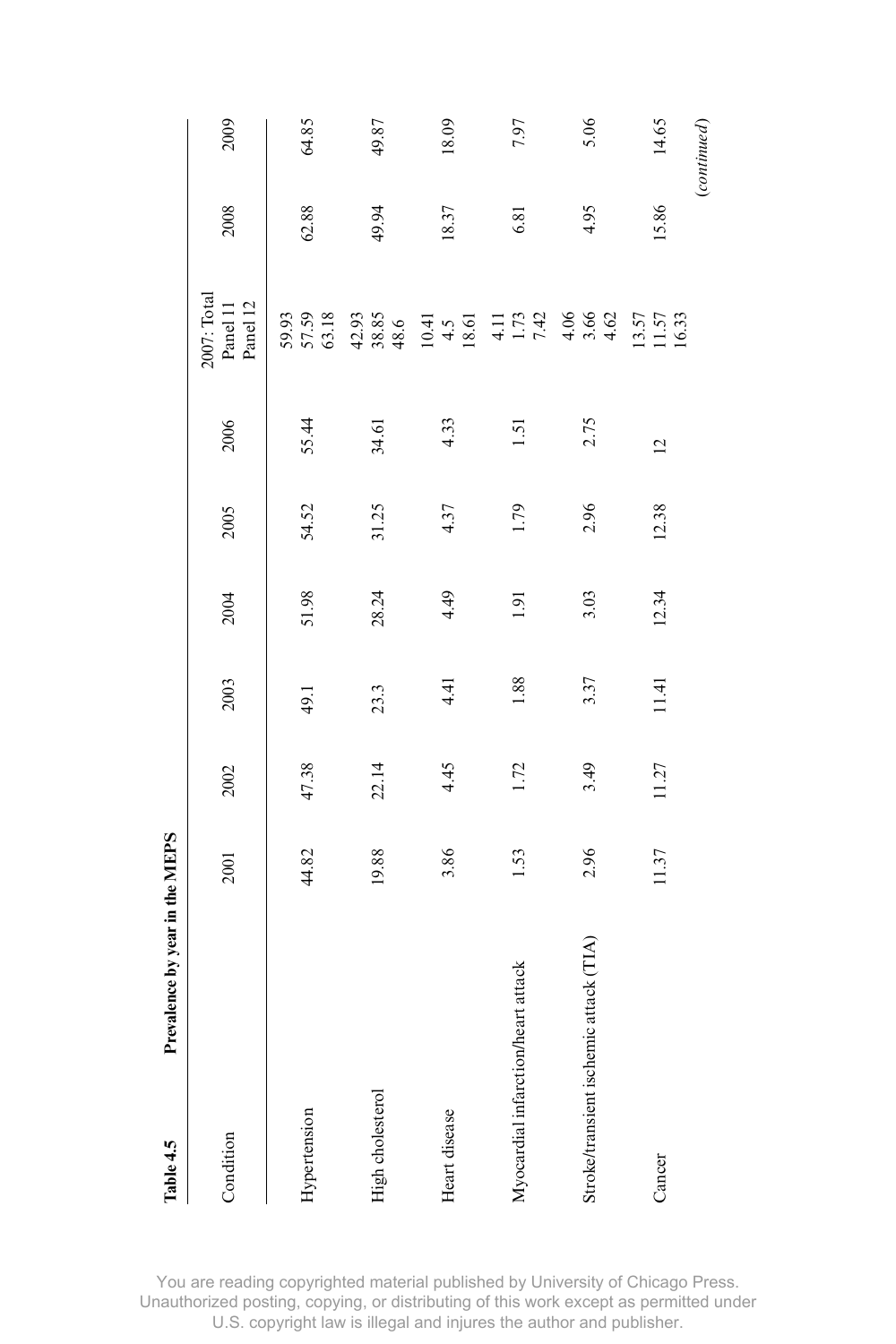| Table 4.5       | (continued) |       |      |       |           |       |       |                                                                          |       |       |
|-----------------|-------------|-------|------|-------|-----------|-------|-------|--------------------------------------------------------------------------|-------|-------|
| Condition       |             | 2001  | 2002 | 2003  | 2004      | 2005  | 2006  | 2007: Total<br>Panel 11<br>Panel 12                                      | 2008  | 2009  |
| <b>Diabetes</b> |             | 17.87 | 19.5 | 20.68 | $21.67\,$ | 22.31 | 23.41 |                                                                          | 25.39 | 25.7  |
| Arthritis       |             | 3.38  | 3.1  | 3.6   | 3.67      | 3.41  | 3.75  | 1370 888 895 896 896<br>1378 900 900 900 900 900<br>1378 900 900 900 900 | 16.46 | 16.86 |
| Emphysema/COPD  |             | 6.95  | 7.48 | 6.53  | 6.47      | 7.64  | 7.06  |                                                                          | 9.22  | 9.74  |
| Asthma          |             | 5.34  | 5.46 | 5.75  | 5.63      | 5.67  | 6.57  |                                                                          | 7.78  | 8.04  |
|                 |             |       |      |       |           |       |       |                                                                          |       |       |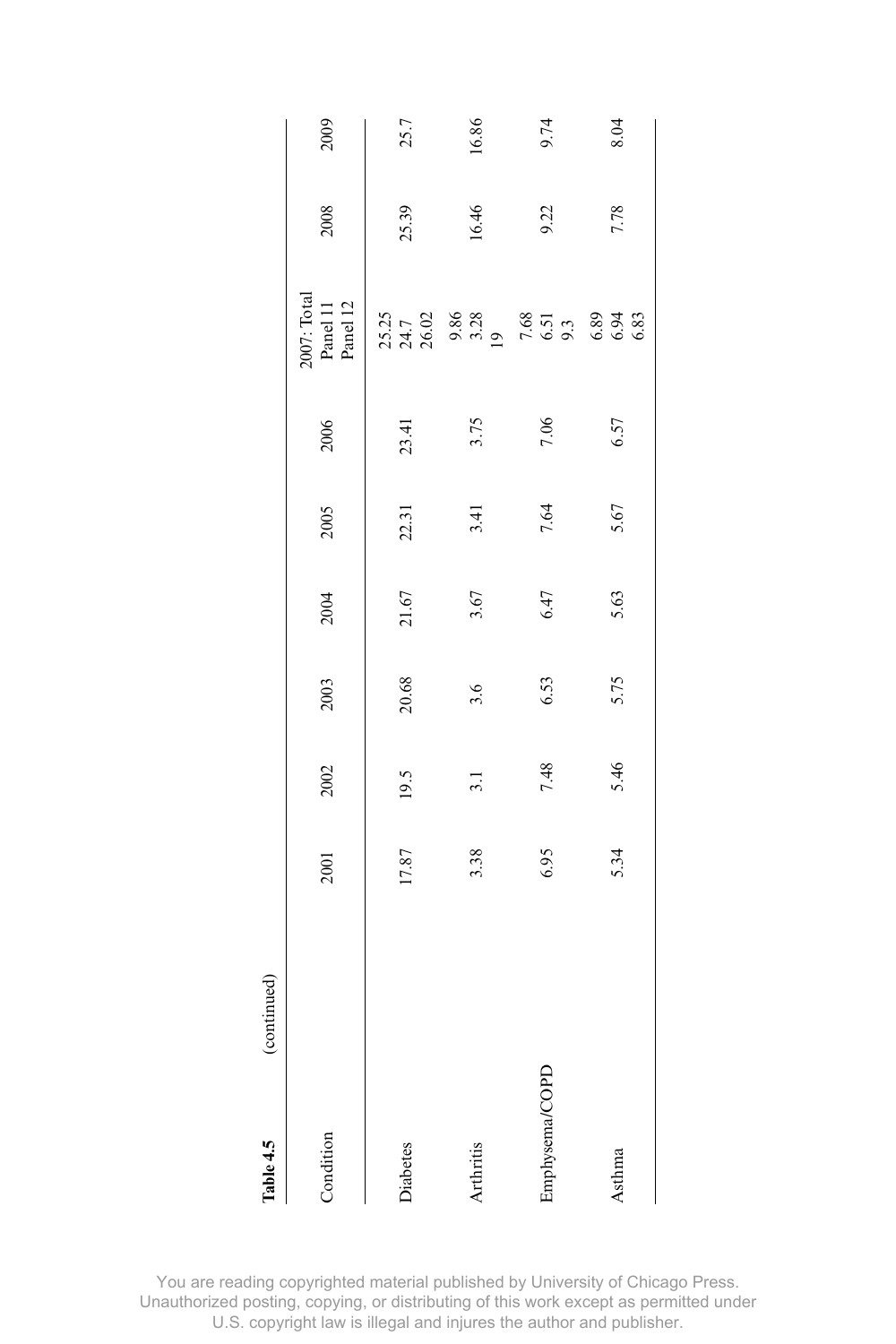

Fig. 4.1 Effect of adjustment to growth rates on MEPS-based MCE index for all **Medicare beneficiaries** 

is more than four times higher in Panel 12 than Panel 11. The methodology change also helps explain part of the increases in treated prevalence of hypertension and hypercholesterolemia, two conditions with treated prevalence that are both high and trending up over this period. Panel 12 has a treated prevalence of hypertension in 2007 that is over 5 percentage points higher than that of Panel 11, and for hypercholesterolemia the difference is just over 10 percentage points.

In our MEPS- based MCE indexes, in order to have growth rates that are at least measured over consistent samples, we use the growth rate calculated from Panel 11 alone for the change from 2006 to 2007, and the growth rate calculated from Panel 12 alone for the change from 2007 to 2008. The expenditure indexes based on the MEPS are therefore not strictly comparable before and after 2007, but this solution is the best we can do with the data available. The effect of implementing this change on one of the MCE indexes we calculate is shown in figure 4.1. This MCE index is calculated from the MEPS on all Medicare beneficiaries using the primary diagnosis method. (See below for a discussion of this method for calculating MCE indexes.) As the figure shows, using the growth rate from Panel 11 for the change from 2006 to 2007 and the growth rate from Panel 12 for the change from 2007 to 2008 removes an unusual drop in the MCE index in 2007 that is out of line with the underlying trend.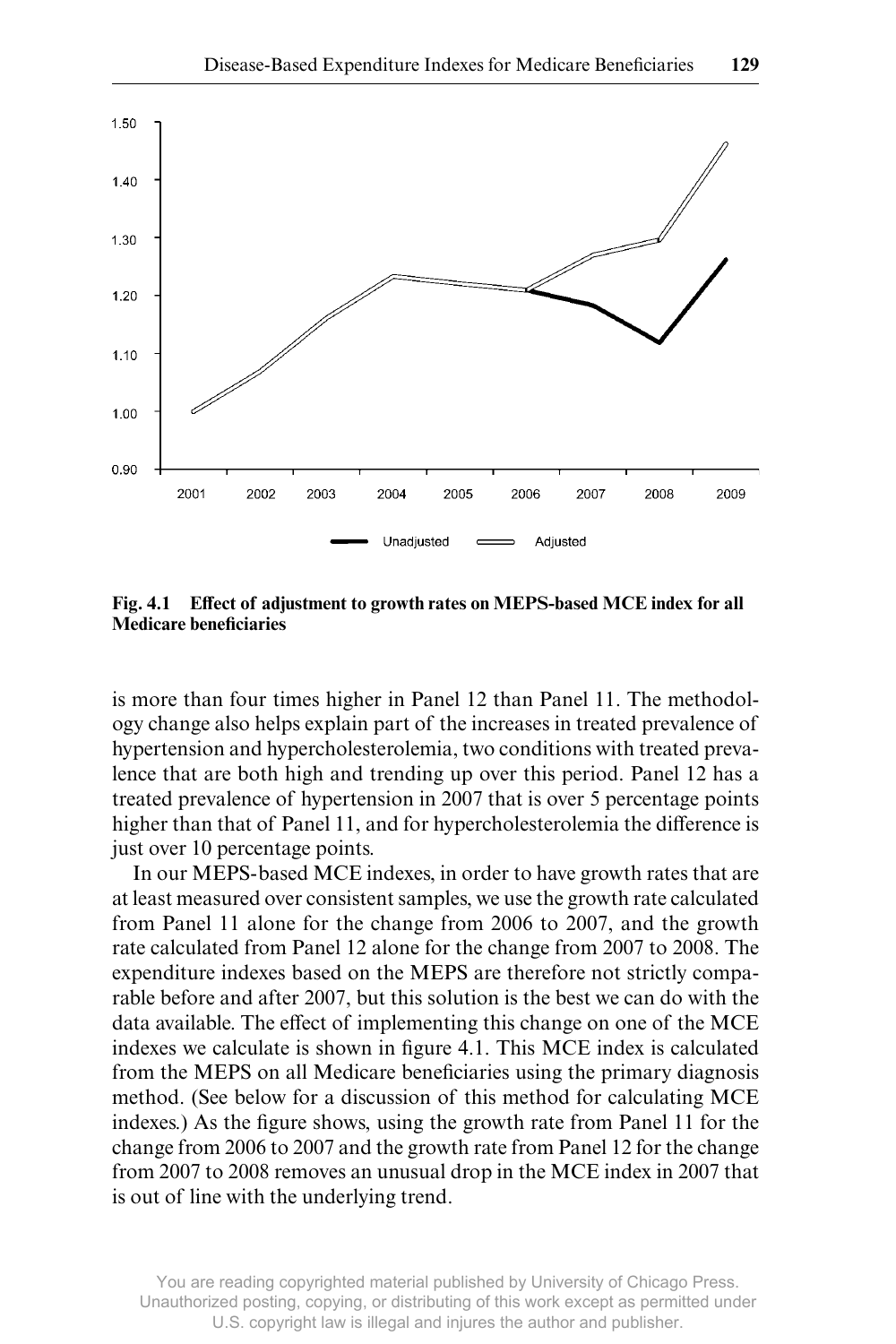# **4.5 Comparisons of Different Methods for Calculating Medical Care Expenditure Indexes**

As was shown in the previous two sections, we have a choice of methods and data sets available to us to calculate medical expenditure indexes for the Medicare population, although not every method will work with every data set. Table 4.6 lays out the possible combinations of methods and data sets and shows the average annual growth rates of Fisher medical care expenditure indexes calculated from those methods and data sets for the years 2001–2009. The columns represent different combinations of samples (FFS and private plan, FFS only), data sets (MCBS or MEPS), and sets of illnesses, and the rows of the table represent different methods (regression based or primary diagnosis, with or without drug spending). The illnesses used are either the twenty-seven illnesses from the MCBS survey (see Hall and Highfill [2013] for a list and detailed discussion) or the 260 categories from the Clinical Classifications System (CCS), a system devised by the AHRQ for classifying the 10,000 or so ICD- 9 diagnosis codes used in claims data sets into medical conditions. In one column, we use twenty- seven CCS diagnoses that correspond to the MCBS survey diagnoses; see appendix table 1 in Hall and Highfill (2013) for a crosswalk that translates survey diagnoses into claims diagnoses. For ease of comparison across years, when creating the FFS- only sample, we restricted the sample to beneficiaries enrolled in Medicare for the full calendar year. The downside of this approach is that we lose beneficiaries who pass away during the year and who are responsible for a good part of total Medicare spending.

 The cells in the table are labeled with letters for ease of reference. As described above in section 4.3, the regression- based indexes are based on a GLM model of the log of health care spending as a function of diagnoses. For most of the regression-based indexes, a beneficiary is coded as having a condition if the associated diagnosis code appears in any diagnosis variable but for the indexes whose references end in 2 (H2, I2, and M2), the diagnosis codes were only counted if they appeared as a primary diagnosis in order to make those indexes more comparable to the primary diagnosis analyses. As described in section 4.4, the growth rates of the MEPS indexes from 2006 to 2007 are only calculated from Panel 11 while those of the MEPS indexes from 2007 to 2008 are only calculated from Panel 12, in order to adjust for the methodology change in collecting conditions from respondents in the MEPS in 2007.

As table 4.6 shows, the MCE indexes show a range of average annual growth rates, from 1.4 percent to 6.4 percent per year. In general, average annual growth rates are higher in the indexes based on the MEPS than in those based on the MCBS, and are higher when calculated with the primary diagnosis method than with a regression- based method. The growth rates in the indexes based on the MCBS are lower when drug spending is omitted, but those in indexes based on the MEPS are higher when drug spending is omitted; we will discuss this result further below.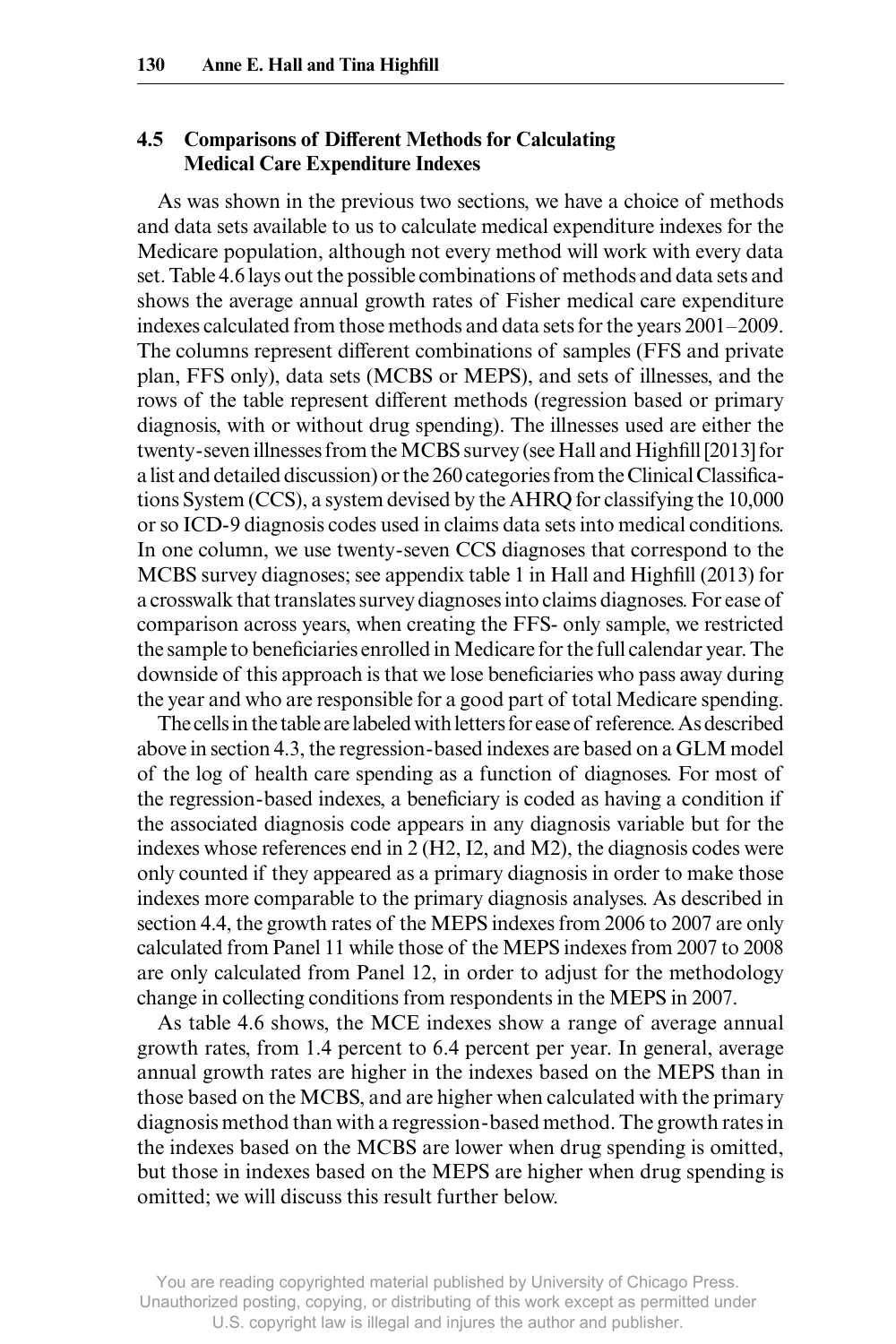|                                                                                                                                                                                                                                                                                                                                                                                                                                                                           |                                          |                        | <b>MCBS</b>                             |                             |                             | MEPS                                     |
|---------------------------------------------------------------------------------------------------------------------------------------------------------------------------------------------------------------------------------------------------------------------------------------------------------------------------------------------------------------------------------------------------------------------------------------------------------------------------|------------------------------------------|------------------------|-----------------------------------------|-----------------------------|-----------------------------|------------------------------------------|
|                                                                                                                                                                                                                                                                                                                                                                                                                                                                           | beneficiaries<br>private plan<br>FFS and |                        | FFS beneficiaries                       |                             | beneficiaries<br>FFS        | beneficiaries<br>private plan<br>FFS and |
|                                                                                                                                                                                                                                                                                                                                                                                                                                                                           | diagnoses<br>27 survey                   | diagnoses<br>27 survey | 27 claims diagnoses<br>(CCS categories) | 260 CCS claims<br>diagnoses | 260 CCS claims<br>diagnoses | 260 CCS claims<br>diagnoses              |
| Trogdon regressions with drug spending,<br>Trogdon regressions with drug spending<br>dropping MEPS events with no                                                                                                                                                                                                                                                                                                                                                         | 3.3(A)                                   | 4.5(B)                 | $2.2\,(C)$                              | 2.1(D)                      | 3.6(H2)<br>3.2(H)<br>2.8(F) | 3.8(12)<br>2.7(G)<br>3.2 <sub>(1)</sub>  |
| Trogdon regressions without drug<br>diagnosis                                                                                                                                                                                                                                                                                                                                                                                                                             | 2.8(1)                                   | 3.7(K)                 | 1.6(L)                                  | 1.4(M)                      | 4.8 <sup>(N)</sup>          | 4.7(0)                                   |
| spending                                                                                                                                                                                                                                                                                                                                                                                                                                                                  |                                          |                        |                                         | $2.0($ M $2)$               | 3.8(V)                      | 3.9(W)                                   |
| Trogdon regressions without drug<br>spending, dropping MEPS events with<br>no diagnosis<br>Primary diagnosis with drug spending<br>Primary diagnosis without drug spending                                                                                                                                                                                                                                                                                                |                                          |                        | 2.5(R)                                  | 2.8(S)                      | 6.4(T)<br>5.0(P)            | 5.0(<br>$6.2($ U                         |
| <i>Notes</i> : The growth rates for the expenditure indexes based on the MEPS for 2006–2007 were calculated solely from Panel 11, and those for 2007–2008 were<br>calculated solely from Panel 12. In most of the regression-based inde<br>diagnosis variable in the claims. In the indexes ending in 2 (M2, H2, and I2), a diagnosis was only counted if it was the primary diagnosis in order to make<br>the indexes more comparable to the primary diagnosis analyses. |                                          |                        |                                         |                             |                             |                                          |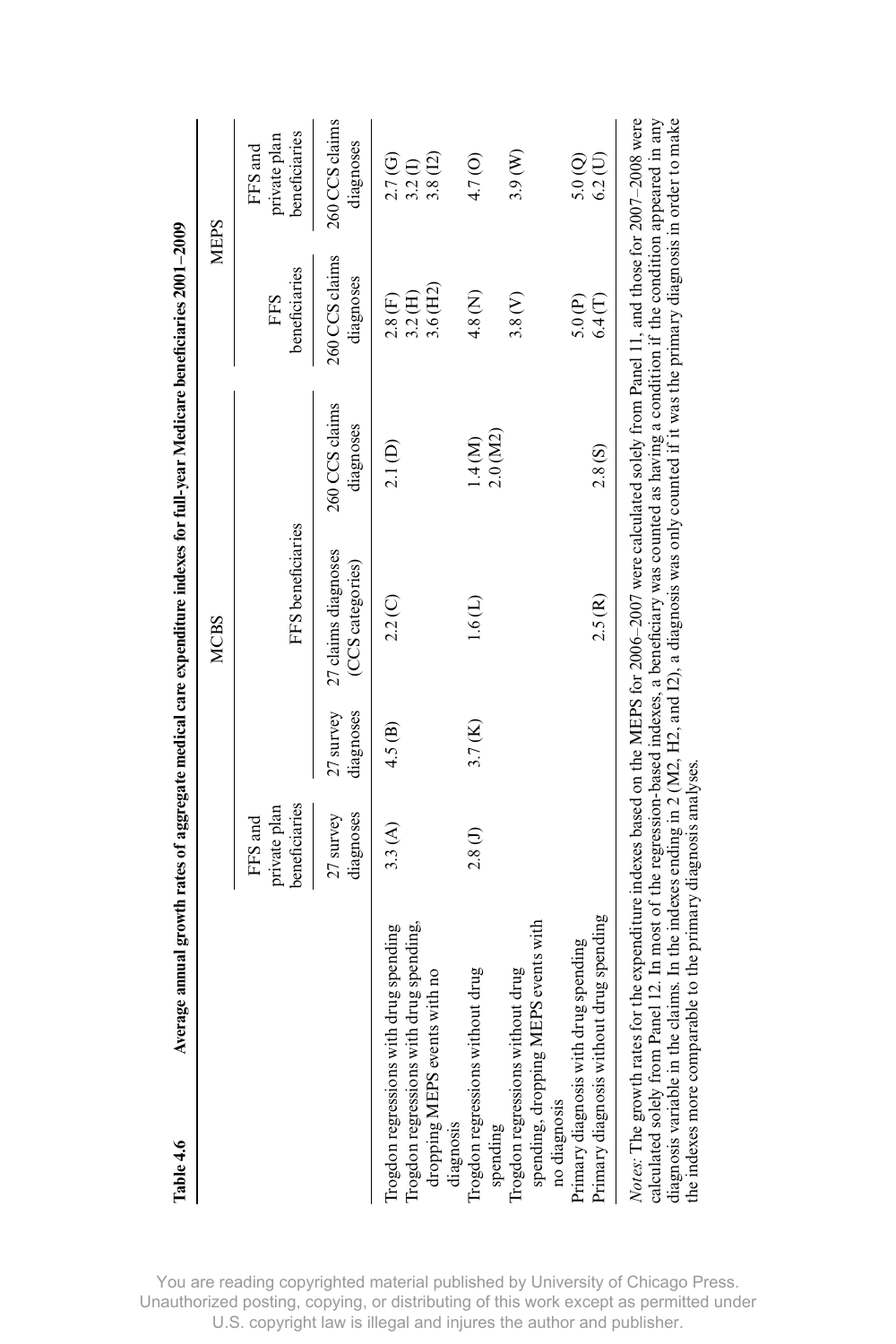Table 4.7 shows the growth rates of some selected indexes by year. There is a significant amount of volatility in the growth rates from year to year. In addition, there is surprisingly little correlation in yearly movements between the data sets with the exception that all indexes have strongly positive growth rates in 2003. There is some correlation in yearly movements between the two indexes constructed from the MCBS claims as the two indexes always move in the same direction, but little correlation among the indexes constructed from the MEPS.

The first step in our comparisons is to compare the price indexes obtained using the regression- based method with the primary diagnosis method when we use them on the same samples and the same illnesses. As noted above, the primary diagnosis method is probably preferable but can only be used when the data meet its stringent requirements. The main purpose of this comparison, therefore, is to see if the regression- based method gives similar or very different results from the primary diagnosis method and if it is an adequate substitute for the primary diagnosis method when the data do not have a diagnosis attached to each event or claim.

There are three pairs of analyses to compare, as summarized in table 4.8, which shows their average annual growth rates from 2001 to 2009 as reported in table 4.6. As the table shows, the primary diagnosis method produces higher growth rates for the MCE indexes. The difference is over a percentage point for the indexes based on the MEPS, and almost a percentage point for the index based on the MCBS.

 Table 4.9 examines the similarity of the two methods in measuring the per- patient expenditures of individual conditions. It shows the correlations in per- patient expenditure assigned to conditions by the two methods, both in their level (averaged over 2001 and 2009) and in their annualized growth rates from 2001 to 2009. As the table shows, the correlations between the levels of per- patient expenditures are strongly positive. They are especially high in the two MEPS comparisons, at over 80 percent, but slightly lower for the MCBS comparison where the correlation is about 68 percent. The correlations between the growth rates in per- patient expenditures are much lower. They are still positive in the two MEPS comparisons, but are essentially zero for the MCBS comparison.

 Table 4.10 shows the annualized net growth rates of per- patient expenditures from 2001 to 2009 for a selection of individual conditions. The conditions shown are the union of the sets of the top ten conditions by per capita spending in 2001 and 2009 for each data set and method combination shown. As suggested by the results in table 4.9, there is little similarity in growth rates across methods applied to the same data. The table shows that, in general, the regression- based method produces more extreme growth rates, both positive and negative, than the primary diagnosis method. The regression- based method can produce particularly extreme growth rates when combined with the MCBS claims data, as in the case of "deficiency and other anemia,"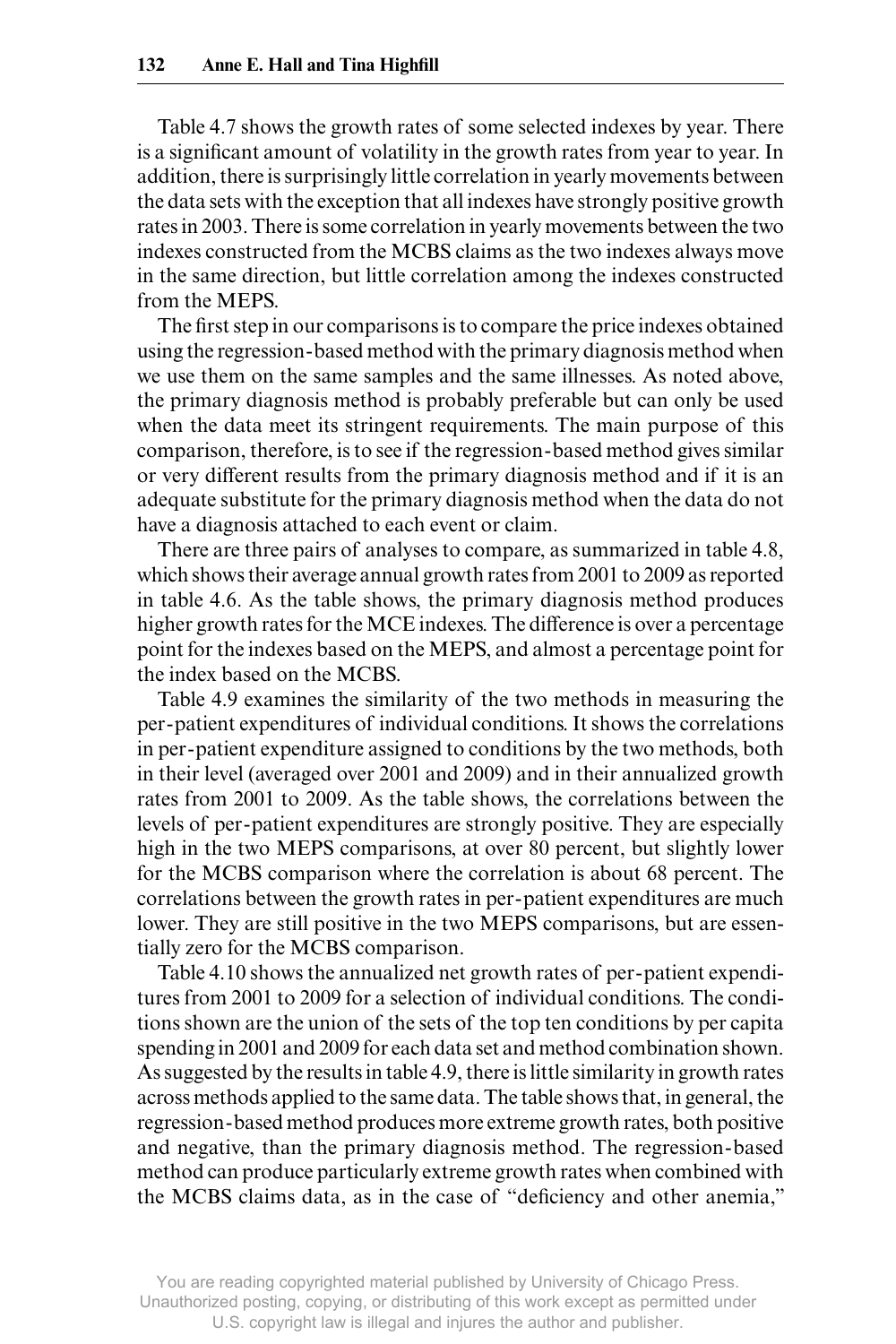|                                                               | <b>MCBS</b><br>survey                                          |                                           | (omitting drug spending)<br><b>MCBS</b> claims |                                           | MEPS (FFS only)                                                                                              |                                                    | MEPS (FFS and private plan)               |
|---------------------------------------------------------------|----------------------------------------------------------------|-------------------------------------------|------------------------------------------------|-------------------------------------------|--------------------------------------------------------------------------------------------------------------|----------------------------------------------------|-------------------------------------------|
| Year                                                          | Regression<br>based $(\mathcal{A})$<br>$\mathcal{C}_{\bullet}$ | based (M2)<br>Regression<br>$\mathcal{E}$ | diagnosis (S)<br>Primary<br>$\mathcal{S}$      | Regression<br>oased (H2)<br>$\mathcal{S}$ | liagnosis (P)<br>Primary<br>$\mathcal{S}$                                                                    | <b>Regression</b><br>based $(12)$<br>$\mathcal{E}$ | diagnosis (Q)<br>Primary<br>$\mathcal{E}$ |
| $2001 - 2002$                                                 | 8.5                                                            |                                           |                                                | 3.8                                       | 5.7                                                                                                          | $\overline{5}$                                     | 6.9                                       |
|                                                               |                                                                | 5.8                                       | $\overline{z}$                                 | 16.7                                      | 7.7                                                                                                          | 17.3                                               | 8.6                                       |
|                                                               | $\Xi$                                                          | 3.3                                       | 2.3                                            | $-0.4$                                    | 7.1                                                                                                          | $-2.6$                                             | 6.2                                       |
|                                                               |                                                                | 2.5                                       | 10.0                                           | $-2.2$                                    | 0.8                                                                                                          | $-1.9$                                             | $-1.0$                                    |
| 2002-2003<br>2003-2004<br>2004-2005<br>2005-2006<br>2006-2007 | $\frac{0}{2}$                                                  | $-0.8$                                    | $-3.4$                                         |                                           | $-2.5$                                                                                                       |                                                    | $-0.9$                                    |
|                                                               | $\overline{51}$                                                |                                           | $\frac{5}{2}$                                  | $\supseteq$                               | $\frac{6.5}{5}$                                                                                              |                                                    | 5.0                                       |
| 2007-2008                                                     | 2.2                                                            | 3.8                                       | $\overline{3.1}$                               | 14                                        | 1.7                                                                                                          | $-13.1$                                            | 2.1                                       |
| $008 - 2009$                                                  | न<br>न                                                         | $-5.6$                                    | $-0.4$                                         | 4.4                                       | 12.9                                                                                                         | $\approx 0$                                        | 12.8                                      |
| Average amual growth                                          |                                                                |                                           | 2.8                                            | 3.6                                       |                                                                                                              | 3.8                                                |                                           |
| $\frac{1}{2}$<br>Note: The growth rate                        | he expenditure :                                               |                                           |                                                |                                           | indexes based on the MEPS for 2006–2007 was calculated solely from Panel 11, and that for 2007–2008 was cal- |                                                    |                                           |

**Table 4.7 Annual growth rates of selected indexes**

Table 4.7

Annual growth rates of selected indexes

culated solely from Panel 12. culated solely from Panel 12.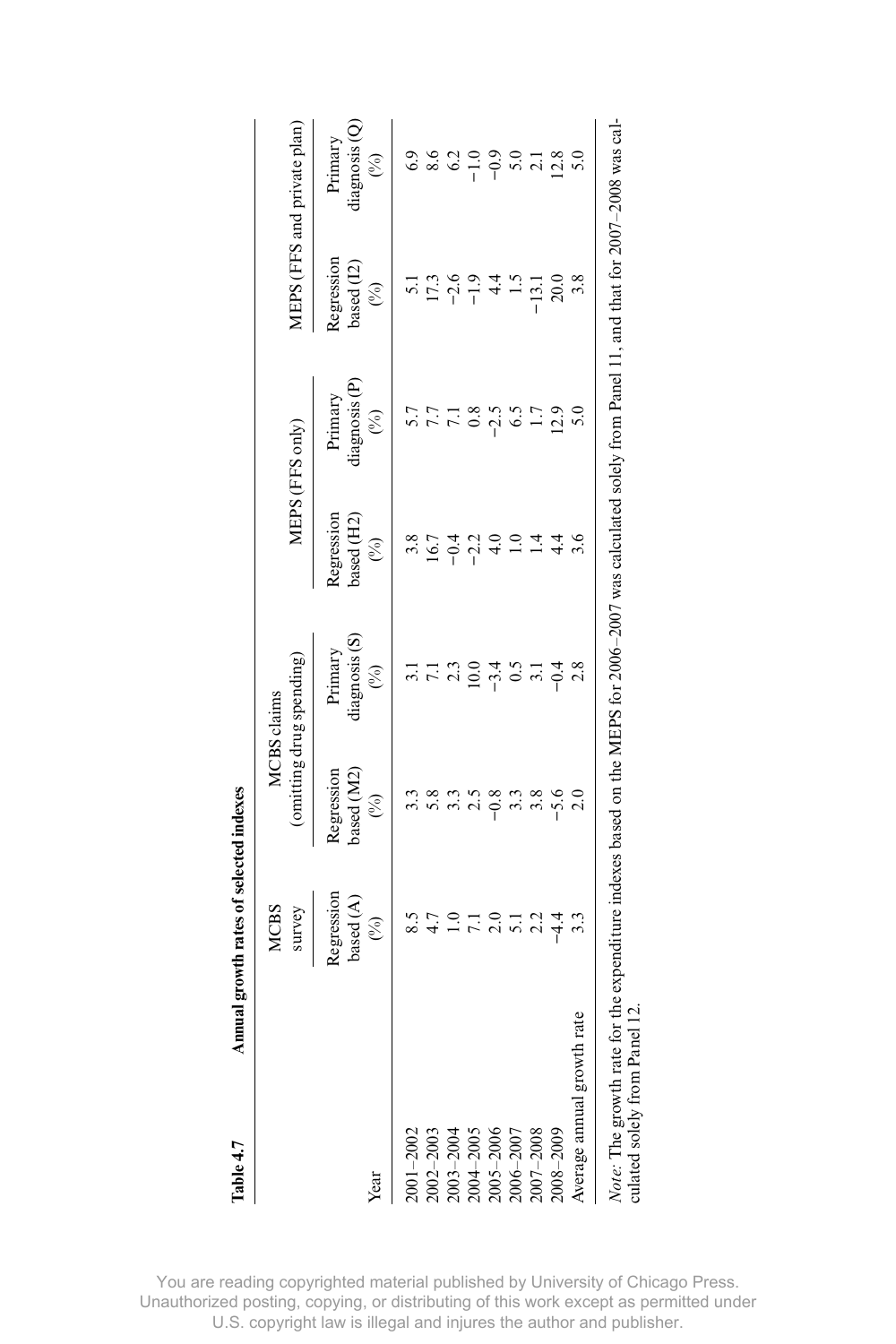| Data                                    | Regression based | Primary diagnosis |
|-----------------------------------------|------------------|-------------------|
| <b>MEPS FFS</b> beneficiaries           | $3.6$ (H2)       | 5.0(P)            |
| MEPS FFS and private plan beneficiaries | 3.8(12)          | 5.0(Q)            |
| Medicare claims (omits drug spending)   | 2.0(M2)          | 2.8(S)            |

#### **Table 4.8 Average annual growth rates for selected medical expenditure indexes 2001–2009**

#### **Table 4.9 Correlations in per- patient expenditures across conditions and between regression- based indexes and primary diagnosis indexes**

| Data                                               | Levels, averaged<br>between 2001<br>and 2009<br>$\frac{O(1)}{O(1)}$ | Growth rates<br>from 2001<br>to 2009<br>$(\%)$ |
|----------------------------------------------------|---------------------------------------------------------------------|------------------------------------------------|
| MEPS FFS beneficiaries (H2 and P)                  | 83.4                                                                | 11.1                                           |
| MEPS FFS and HMO beneficiaries (I2 and Q)          | 82.9                                                                | 26.5                                           |
| MCBS FFS claims, omitting drug spending (M2 and S) | 68.4                                                                | 0.3                                            |

*Note:* Correlations are weighted by disease prevalence.

"aortic and peripheral arterial embolism or thrombosis," and "other disorders of stomach and duodenum." In addition, as we noted above, table 4.9 shows that the correlation in results between the two methods is noticeably smaller for the MCBS claims data than for the MEPS data. These results are probably due to the greater sensitivity of the regression- based method to outliers combined with the greater presence of outliers in the MCBS claims data as shown above in table 4.3. As we discussed in the introduction to the methods section, there is no reason to use the regression- based method with data where it is possible to use the primary diagnosis method, and the evidence in this table supports that claim. In situations where it is necessary to use the regression- based method, the individual and aggregate growth rates of the MCE indexes should be interpreted with caution.

 It is unclear why the primary diagnosis method consistently produces higher growth rates than the regression- based method. There is no reason to expect it a priori to do so. The difference is widespread across conditions; as table 4.10 shows, the primary diagnosis method produces higher growth rates for just over half of the thirty conditions, and the relationship holds for both chronic and acute conditions. Of the full set of conditions, about half have a higher growth rate in their MCEs when estimated with the primary diagnosis method.

In conclusion, it seems that the regression- based method should be employed with caution, given its sensitivity to outliers and propensity for producing volatile indexes. In addition, as we discussed above, the regressionbased method has the undesirable feature that it can assign negative costs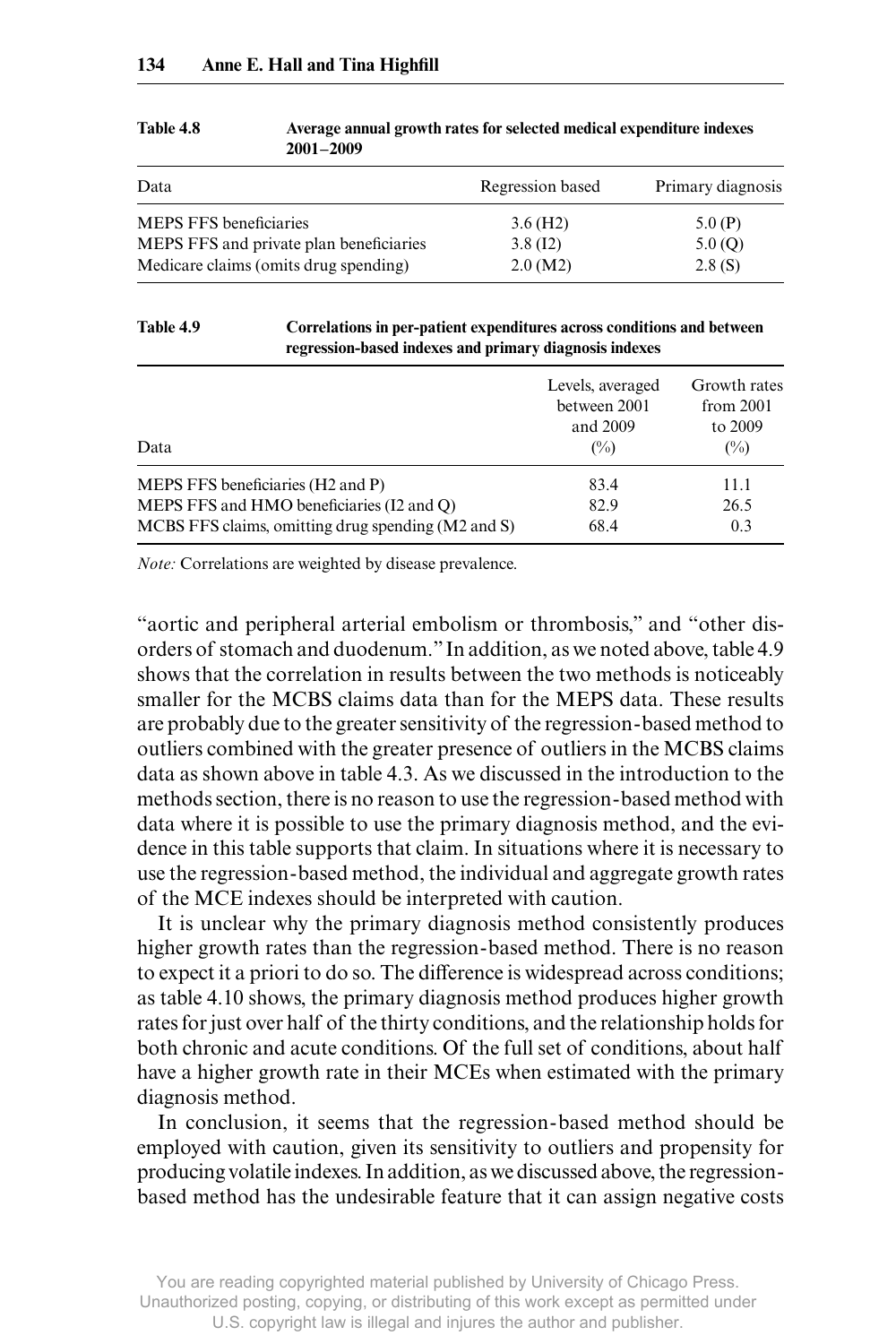|                                                                                                                        |                                                        | <b>MCBS</b> claims                                 |                                               | MEPS (FFS only)                                     |                                                                                         | (FFS and private plan)<br>MEPS            |
|------------------------------------------------------------------------------------------------------------------------|--------------------------------------------------------|----------------------------------------------------|-----------------------------------------------|-----------------------------------------------------|-----------------------------------------------------------------------------------------|-------------------------------------------|
| Conditions <sup>a</sup>                                                                                                | Regression<br>based (M2)<br>$\mathcal{E}$              | diagnosis (S)<br>Primary<br>ි                      | Regression<br>based (H2)<br>$\mathcal{E}$     | diagnosis (P)<br>Primary<br>$\widehat{\mathcal{E}}$ | Regression<br>based (12)<br>$\mathcal{S}$                                               | diagnosis (Q)<br>Primary<br>$\mathcal{S}$ |
| Medical examination/evaluation                                                                                         | 9.0                                                    | 4.2                                                |                                               |                                                     |                                                                                         |                                           |
| Other lower respiratory disease                                                                                        |                                                        |                                                    |                                               |                                                     |                                                                                         |                                           |
|                                                                                                                        | $16.3$<br>$18.3$<br>$7.7$<br>$-9.7$<br>$-0.2$<br>$0.0$ | $4.7$<br>$5.2$<br>$7.3$<br>$6.4$<br>$1.4$<br>$1.4$ | $-14.6$<br>$-11.8$<br>$-0.4$<br>36.5<br>36.28 | $71$ $9$ $13$ $9$ $15$ $15$ $15$ $15$ $14$ $14$     | $-15.8$<br>$-9.7$<br>$-4.2$<br>$-9.5$<br>$-1.3$<br>$-9.7$<br>$-1.3$<br>$-1.2$<br>$-1.2$ |                                           |
| Other connective tissue disease<br>Nonspecific chest pain                                                              |                                                        |                                                    |                                               |                                                     |                                                                                         |                                           |
|                                                                                                                        |                                                        |                                                    |                                               |                                                     |                                                                                         |                                           |
| Other aftercare<br>Chronic renal failure                                                                               |                                                        |                                                    | 1.4                                           |                                                     |                                                                                         |                                           |
|                                                                                                                        |                                                        |                                                    | $-14.0$                                       |                                                     |                                                                                         |                                           |
| Complication of device, implant, or graft<br>Deficiency and other anemia                                               |                                                        | 8.9                                                | 7.9                                           |                                                     |                                                                                         |                                           |
|                                                                                                                        | $-0.3$                                                 | $\overline{C}$                                     | 5.4                                           |                                                     |                                                                                         |                                           |
| Coronary atherosclerosis and other heart disease<br>Spondylosis, intervertebral disc disorders, other back<br>problems | 9.4                                                    | 9.4                                                | 2.4                                           | 7.9                                                 |                                                                                         |                                           |
|                                                                                                                        |                                                        |                                                    |                                               |                                                     |                                                                                         |                                           |
| Residual codes, unclassified                                                                                           | 20.1                                                   |                                                    | 6.9                                           |                                                     |                                                                                         | 9.6                                       |
| Diabetes mellitus without complication                                                                                 | 4.5                                                    | $\frac{1}{1}9.6$                                   | $2.8$<br>6.7                                  | $11.8$<br>0.7                                       | 83<br>833<br>93                                                                         | $_{0.9}$                                  |
| Pneumonia (except that caused by tuberculosis or<br>sexually transmitted disease)                                      | 3.9                                                    |                                                    |                                               | 6.4                                                 |                                                                                         | 63                                        |
|                                                                                                                        |                                                        |                                                    |                                               |                                                     |                                                                                         |                                           |
|                                                                                                                        |                                                        | 2.8                                                | 7.0                                           |                                                     |                                                                                         |                                           |
| Cardiac dysrhythmias<br>Chronic obstructive pulmonary disease and                                                      | $-4.2$<br>$-3.5$                                       | 2.6                                                | $-5.1$                                        | $-6.2$<br>5.1                                       | $7.\overline{3}$<br>-4.8                                                                | $-5.3$                                    |
|                                                                                                                        |                                                        |                                                    |                                               |                                                     |                                                                                         |                                           |
| bronchiectasis<br>Acute myocardial infarction                                                                          |                                                        | 3.5                                                |                                               |                                                     |                                                                                         |                                           |
| re, nonhypertensive<br>Congestive heart failu:<br>Osteoarthritis                                                       | $14.3$<br>3.0                                          | 9.0                                                | $0, 4, 0, 6$<br>$0, 4, 0, 6$<br>$0, 4, 0, 6$  | $-6.8$<br>$-7.1$                                    | ۹ ۹ ۹ ۹ ۹<br>۴ ۹ ۹ ۹ ۹<br>۳ ۹ ۹ ۹                                                       | $-7.4$<br>$-6.8$                          |
|                                                                                                                        |                                                        | 4.0                                                |                                               |                                                     |                                                                                         |                                           |
| Cataract                                                                                                               | $-0.5$                                                 | 3.7                                                |                                               | $\overline{5}$                                      |                                                                                         | 4.5                                       |
|                                                                                                                        |                                                        |                                                    |                                               |                                                     |                                                                                         | (continued)                               |

Annualized growth rates of indexes for selected individual conditions 2001-2009 **Table 4.10 Annualized growth rates of indexes for selected individual conditions 2001–2009**

Table 4.10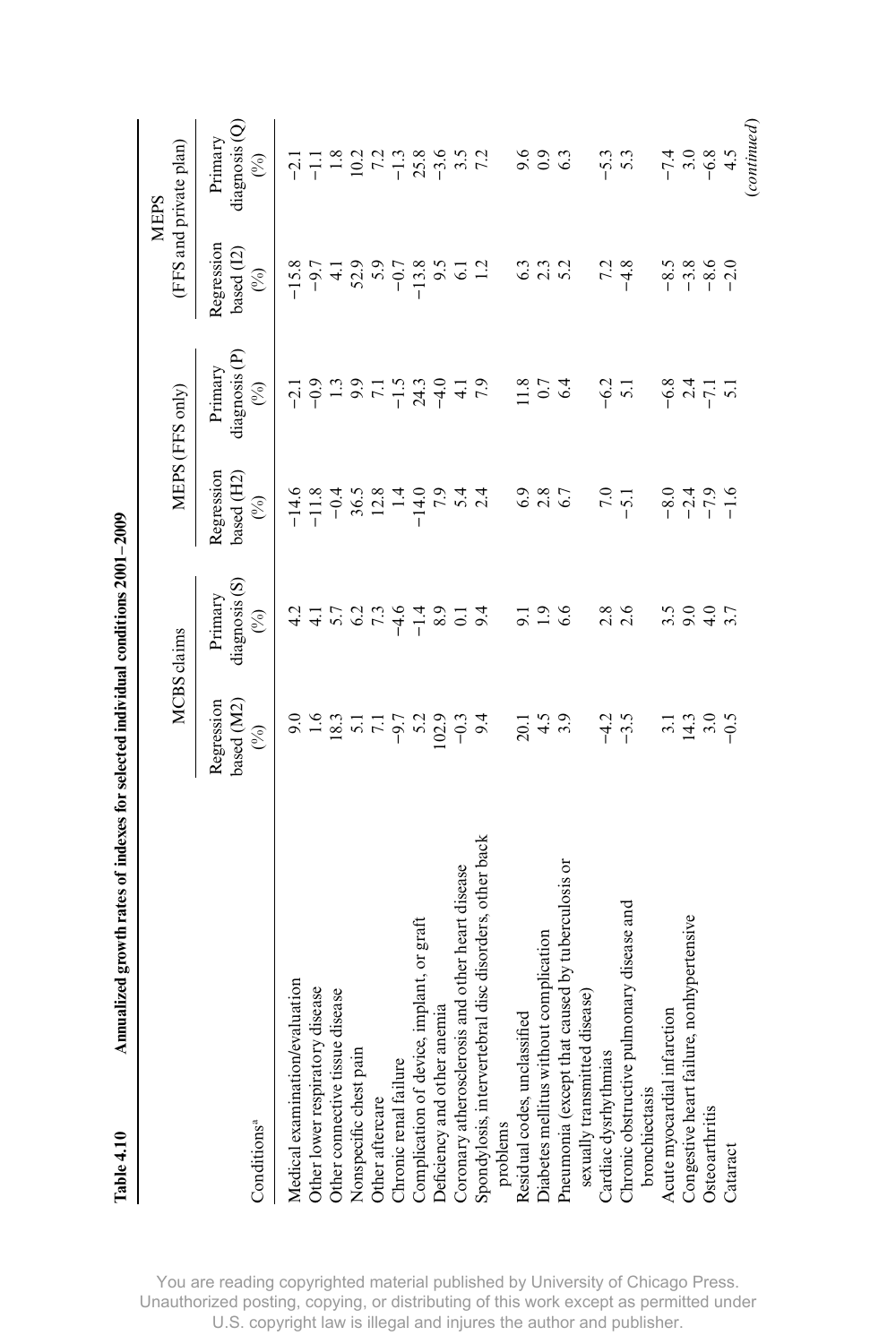| Table 4.10                         | continued)                                                                                 |                                                                                                                                                                |                                                                |                                            |                                                                         |                                           |                                           |
|------------------------------------|--------------------------------------------------------------------------------------------|----------------------------------------------------------------------------------------------------------------------------------------------------------------|----------------------------------------------------------------|--------------------------------------------|-------------------------------------------------------------------------|-------------------------------------------|-------------------------------------------|
|                                    |                                                                                            |                                                                                                                                                                | <b>MCBS</b> claims                                             |                                            | MEPS (FFS only)                                                         |                                           | (FFS and private plan)<br><b>MEPS</b>     |
| Conditions <sup>ª</sup>            |                                                                                            | based $(M2)$<br>Regression<br>$\circledcirc$                                                                                                                   | diagnosis (S)<br>Primary<br>$\mathcal{E}$                      | based (H2)<br>Regression<br>$\circledcirc$ | diagnosis (P)<br>Primary<br>$\mathcal{E}$                               | Regression<br>based (12)<br>$\mathcal{C}$ | diagnosis (Q)<br>Primary<br>$\mathcal{E}$ |
|                                    |                                                                                            |                                                                                                                                                                |                                                                |                                            |                                                                         |                                           |                                           |
| of devices                         | Rehabilitation care, fitting of prostheses, and adjustment                                 | $-2.4$                                                                                                                                                         | 3.2                                                            | $-6.5$                                     | 류                                                                       | 106.1                                     | $-1.3$                                    |
| Other nontraumatic joint disorders |                                                                                            |                                                                                                                                                                | 8.0                                                            |                                            |                                                                         |                                           | 12.3                                      |
| Mood disorders                     |                                                                                            |                                                                                                                                                                |                                                                |                                            |                                                                         |                                           | $-8.3$                                    |
| Acute cerebrovascular              | disease                                                                                    |                                                                                                                                                                |                                                                |                                            | $\frac{1}{4}$ $\frac{3}{8}$ $\frac{6}{9}$ $\frac{6}{10}$ $\frac{3}{10}$ |                                           |                                           |
| Other and ill-defined h            | eart disease                                                                               |                                                                                                                                                                |                                                                |                                            |                                                                         |                                           | $\frac{1}{2}$ 3.2                         |
| Essential hypertension             |                                                                                            | $-77$<br>$-78$<br>$-76$<br>$-76$<br>$-76$<br>$-76$<br>$-76$<br>$-76$<br>$-76$<br>$-76$<br>$-76$<br>$-76$<br>$-76$<br>$-76$<br>$-76$<br>$-76$<br>$-76$<br>$-76$ | $-1.99$<br>$-1.99$<br>$-1.99$<br>$-1.99$<br>$-1.89$<br>$-1.79$ | 1790999771                                 |                                                                         |                                           |                                           |
|                                    |                                                                                            |                                                                                                                                                                |                                                                |                                            | $-3.0$                                                                  |                                           | $-3.8$                                    |
|                                    | Anxiety and personality disorders<br>Aortic and peripheral arterial embolism or thrombosis |                                                                                                                                                                |                                                                |                                            | $-4.8$<br>5.5                                                           |                                           |                                           |
| Acute and unspecified              | renal failure                                                                              |                                                                                                                                                                |                                                                | 1.6                                        |                                                                         |                                           | $4.\overline{3}$                          |
|                                    | Other disorders of stomach and duodenum                                                    | $-129.0$                                                                                                                                                       | 2.0                                                            | $-9.0$                                     |                                                                         |                                           |                                           |
| Disorders of lipid metabolism      |                                                                                            |                                                                                                                                                                | 6.8                                                            | $-2.3$                                     |                                                                         | $0.\overline{3}$                          |                                           |
|                                    |                                                                                            |                                                                                                                                                                |                                                                |                                            |                                                                         |                                           |                                           |

a

Ranked by 2009 per capita spending in M2.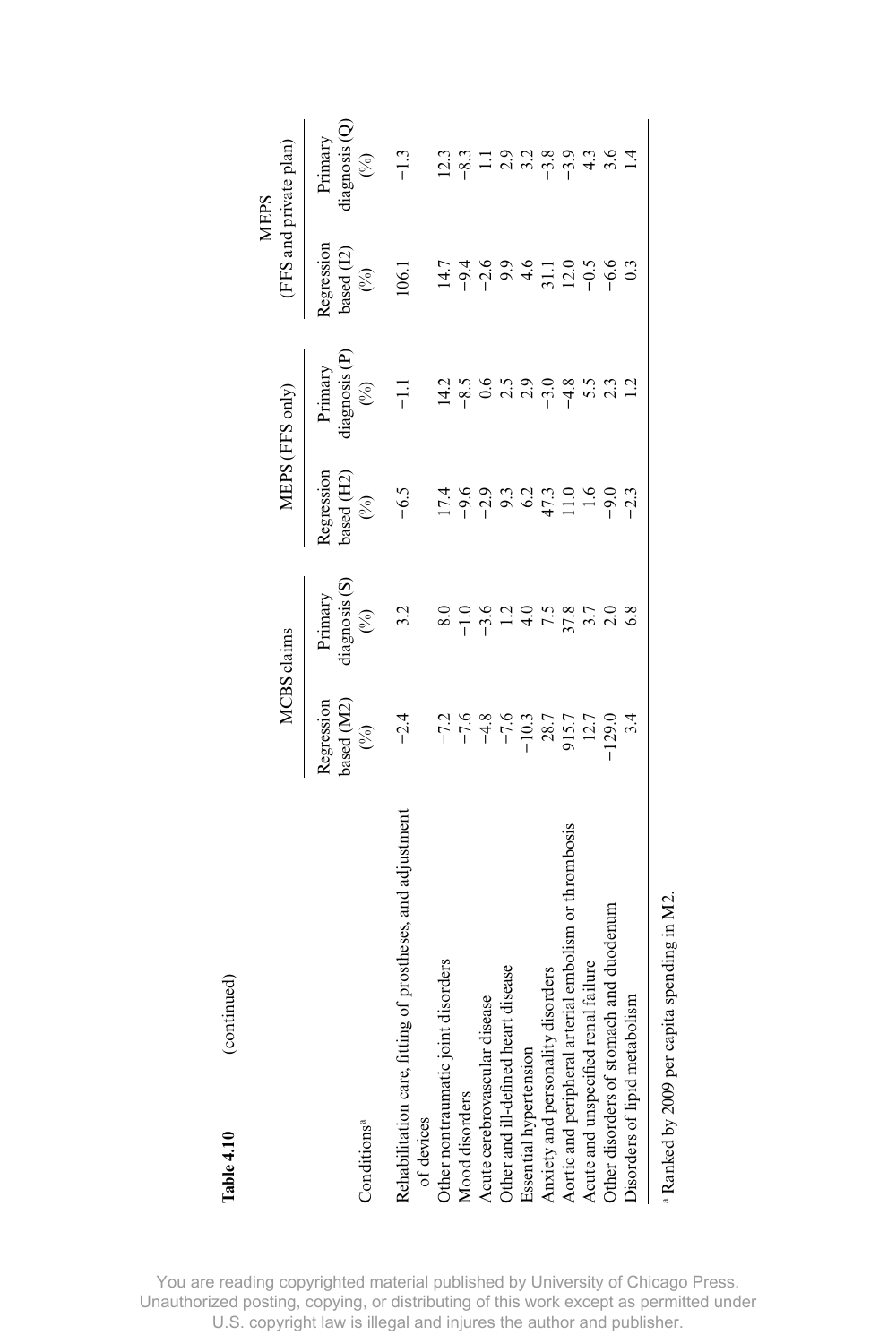| Method                                   | <b>MCBS</b> | <b>MEPS</b> |
|------------------------------------------|-------------|-------------|
| Regression based including drug spending | 2.1(D)      | 2.8(F)      |
| Regression based omitting drug spending  | 1.4(M)      | 4.8 (N)     |
| Primary diagnosis omitting drug spending | 2.8(S)      | 6.4(T)      |

**Table 4.11 Average annual growth rates for selected MCE indexes 2001–2009**

to some conditions. However, it may be necessary to use it with data where events are not assigned diagnoses individually. It should be noted that, while we presented one regression- based approach, there is a considerable amount of discretion in how this approach can be applied, both in the modeling of spending as a function of diagnoses and in how the coefficients are used to divide up individuals' health care spending. One potential approach going forward, therefore, may be to adjust the regression- based approach until the results match the primary diagnosis method within a certain level of tolerance in the MEPS data, and then apply that adjusted approach to the larger sample and larger targeted population of the MCBS. Another approach may be to combine the two methods: use the primary diagnosis method on the Medicare Part A and B claims in the MCBS, but use a regression- based method on the drug spending from the survey portion of the MCBS.

# **4.6 Comparison of Medical Care Expenditure Indexes Calculated from Different Data Sets**

As table 4.6 shows, we also calculated price indexes with the same methods and on comparable populations from the MCBS and the MEPS, for the purposes of comparing the results. In general, the MCBS or the Medicare claims are preferable data sets for analyzing the Medicare population to the MEPS since they have larger samples, also include the nursing home population, and do not seem to have the same underreporting issues as the MEPS. However, comparing the data sets offers a useful check on the MEPS, which has been used on other populations in the medical care expenditure index literature.

Table 4.11 shows the pairs of cells from table 4.6 that directly compare data sets with the same method and comparable populations. The population in both cases is FFS Medicare beneficiaries who are enrolled in Medicare for the full calendar year. In the MCBS sample, we use claims for diagnoses so as to be able to compare on a condition- by- condition basis with the MEPS, in which conditions are coded in ICD-9 diagnosis codes. As the table shows, when drug spending is included and we use a regression- based method, the MCE index based on the MEPS is slightly higher, by about 0.8 percentage point, than that based on the MCBS. When drug spending is omitted, however, the difference is over 3 percentage points, whether a regressionbased method or the primary diagnosis method is used.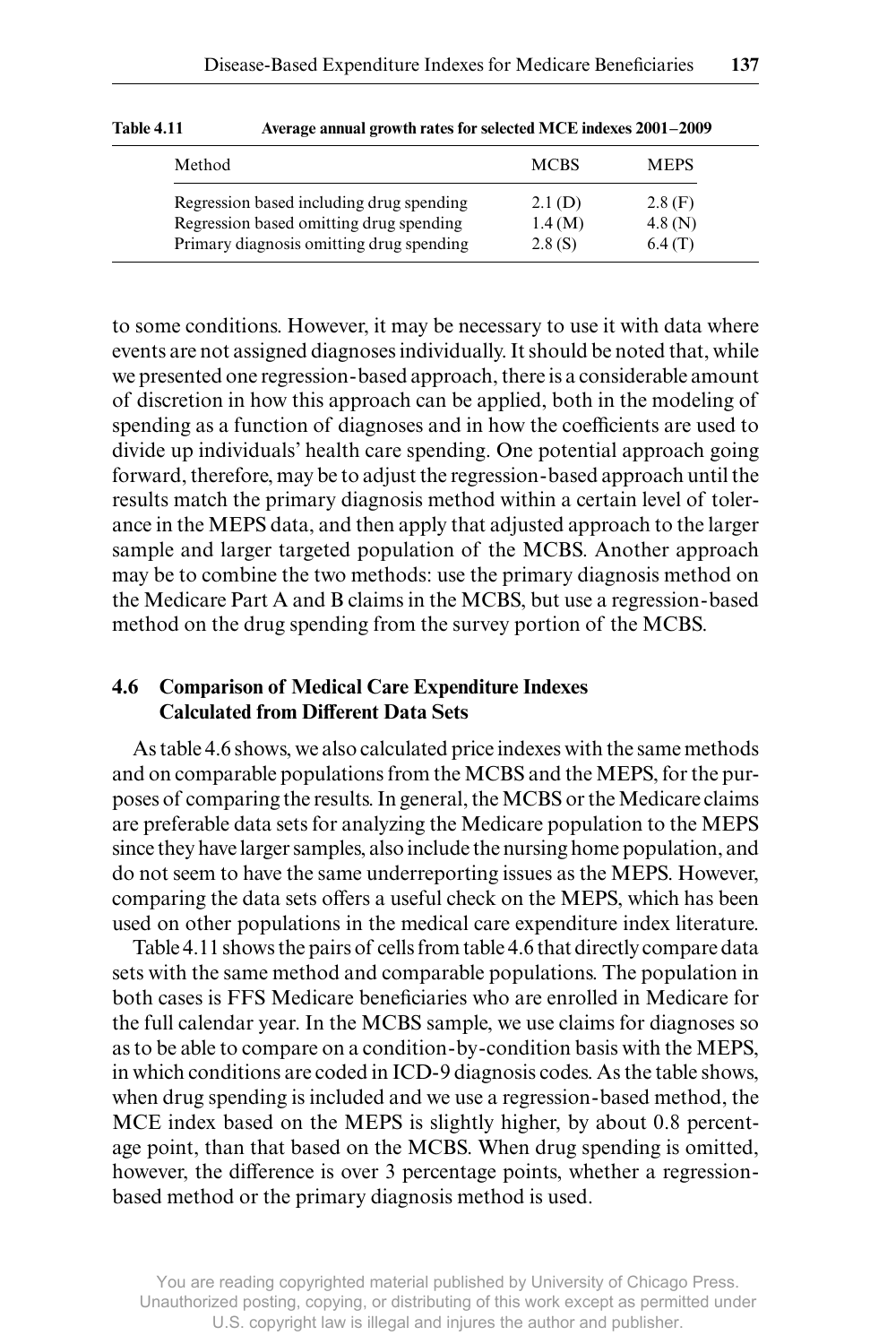|                                                   | Levels, averaged<br>between | Growth<br>rates from   |
|---------------------------------------------------|-----------------------------|------------------------|
| Method                                            | 2001 and 2009<br>$(\%)$     | 2001 to 2009<br>$(\%)$ |
| Regression based (with drugs) ( $D & F$ )         | 31.9                        | 1.2                    |
| Regression based (without drugs) ( $M & N$ )      | 40.0                        | $-1.2$                 |
| Primary diagnosis without drug spending $(S & T)$ | 56.8                        | 7.9                    |

**Table 4.12 Correlations in per- patient expenditures across conditions and between the MCBS and the MEPS**

*Note:* Correlations are weighted by disease prevalence.

 Table 4.12 shows the correlations in per- patient expenditures across conditions between the expenditure indexes calculated from the MCBS and the MEPS with the same methods. The first column shows the correlations in the level of per- patient expenditure averaged across 2001 and 2009; as they show, the correlations are positive but not overwhelmingly strong. The correlations are strongest for the two indexes calculated using a primary diagnosis method without drug spending, which is the pair with the largest difference between their annual average growth rates. It is important to keep in mind, therefore, that the same method, similar data, and similar results can still produce substantively different average annual growth rates for an MCE index. The next column shows the correlations in the growth rates of the expenditure indexes for individual conditions from 2001 and 2009 across the two data sets; these are much lower and often close to zero.

 Returning to table 4.11, we see that omitting spending and events related to pharmaceuticals from the MCE indexes has the opposite effect on the indexes from the two data sets. The growth rates of MCE indexes without pharmaceuticals are lower than those with pharmaceuticals when they are calculated from the MCBS, but omitting pharmaceuticals raises the growth rates of MCE indexes based on the MEPS considerably. The difference arises from the way pharmaceutical events are recorded in the two surveys. Pharmaceutical events are recorded together with a diagnosis in the MEPS, while in the MCBS pharmaceutical events are collected in the oral survey portion and are not associated with a diagnosis. In the MEPS dropping the pharmaceutical events can, therefore, change the treated prevalence of conditions since some conditions are only reported in pharmaceutical events. As discussed above in the section on prevalence, a change in the growth rate of treated prevalence can affect the growth rate of an MCE index, all other things equal, both because the per- patient expenditure will change and because the aggregation weights in the Fisher index will change.

When we compare an unweighted average of treated prevalences across conditions based on drug events and the same average based on nondrug events in the MEPS, we find that the former grows considerably faster over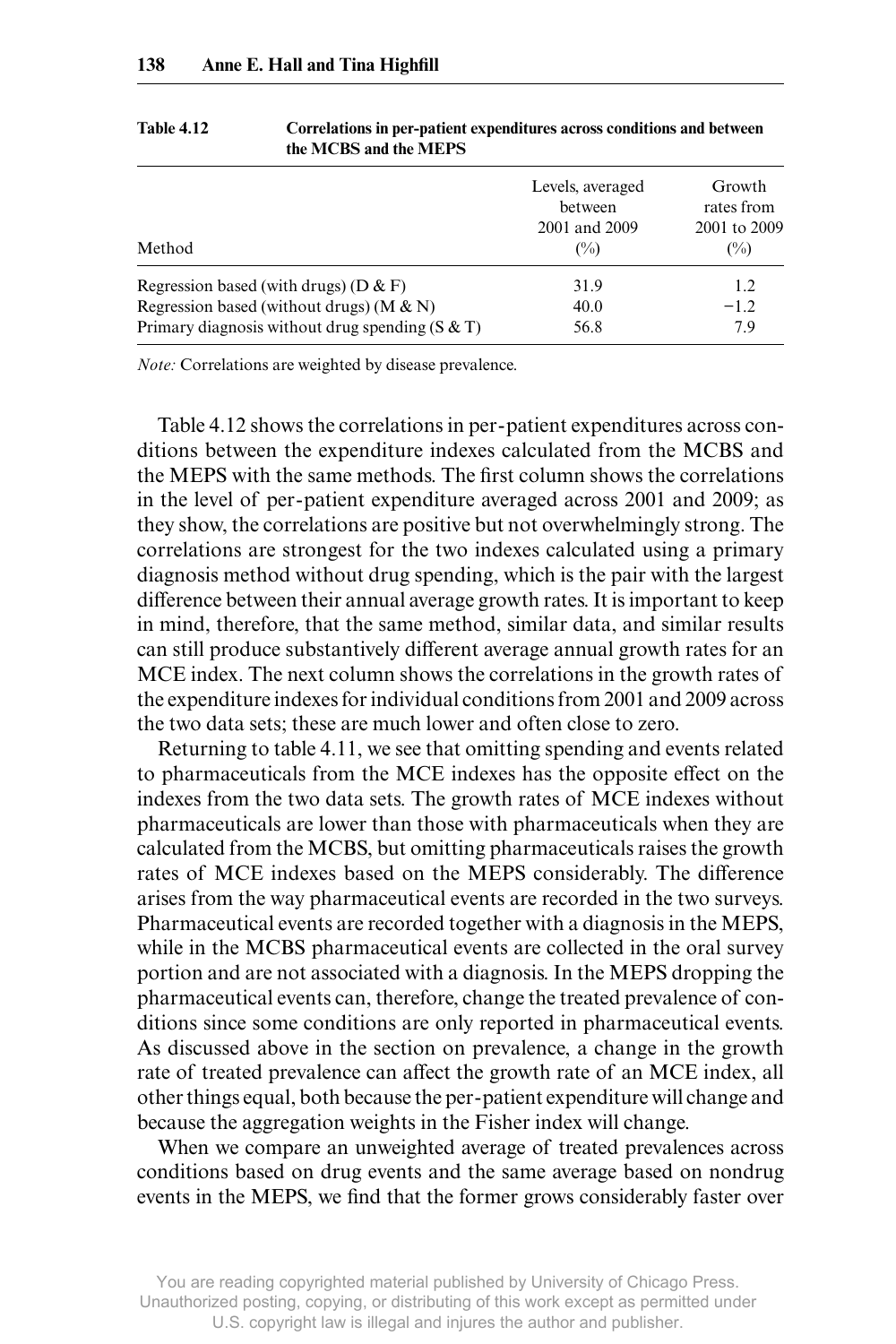the period studied. Treated prevalence based on drug events has an average annual growth rate between 2001 and 2009 of 4.8 percent, while that based on nondrug events has an average annual growth rate of 2.8 percent. Omitting drug events would therefore tend to lower the growth rate of prevalence and raise the growth rate of the MCE index, all other things equal. The other main factor affecting the difference between MCE indexes with and without pharmaceutical spending and events is pharmaceutical spending itself. Omitting pharmaceutical spending but not the associated diagnoses would tend to lower the growth rate of the MCE index since pharmaceutical spending generally grows more quickly than other categories of medical spending. In the case of these indexes based on the MEPS, however, it appears that the changes in prevalence resulting from removing the pharmaceutical events more than off set the change to the index resulting from removing pharmaceutical spending.

From these comparisons we may conclude that the inclusion of pharmaceutical events in the treated prevalence in the data can have a substantive effect on an MCE index based upon that data; this has repercussions for the use of the MCBS as a data source for Medicare beneficiaries. As the MCBS lacks diagnoses related to pharmaceutical events, it will omit some conditions that beneficiaries are diagnosed with entirely and a regression-based index will misattribute their pharmaceutical spending to other conditions.

#### **4.7 Conclusion**

We have compared medical care expenditure indexes calculated from different data sets and using different methods. Our belief going into this research was that the primary diagnosis method was the best method for dividing up health care expenditure by disease, but that the Medicare Current Beneficiary Survey was the best data set for analyzing Medicare beneficiaries, as it has the widest coverage and the most information on them. However, the primary diagnosis method cannot be used with the drug spending and events in the MCBS. We therefore compared the primary diagnosis method with a regression- based method for estimating expenditures by disease and found that, when they are used to calculate MCE indexes on the same data sets, the primary diagnosis method produces higher average annual aggregate growth rates. The difference is relatively small for the analyses with the MCBS claims and much larger with the analyses using the MEPS. The annual indexes show some correlation between methods in yearly movements with the MCBS data but little correlation across the MEPS analyses, possibly because of the smaller sample size of the MEPS. There is strongly positive correlation in the levels of per- patient expenditures across conditions and between the two methods, but almost no correlations in the growth rates of the individual condition indexes. The regression- based method produces much more volatile individual indexes when applied to the MCBS claims data, probably because its results are more sensitive to outliers and there are more outliers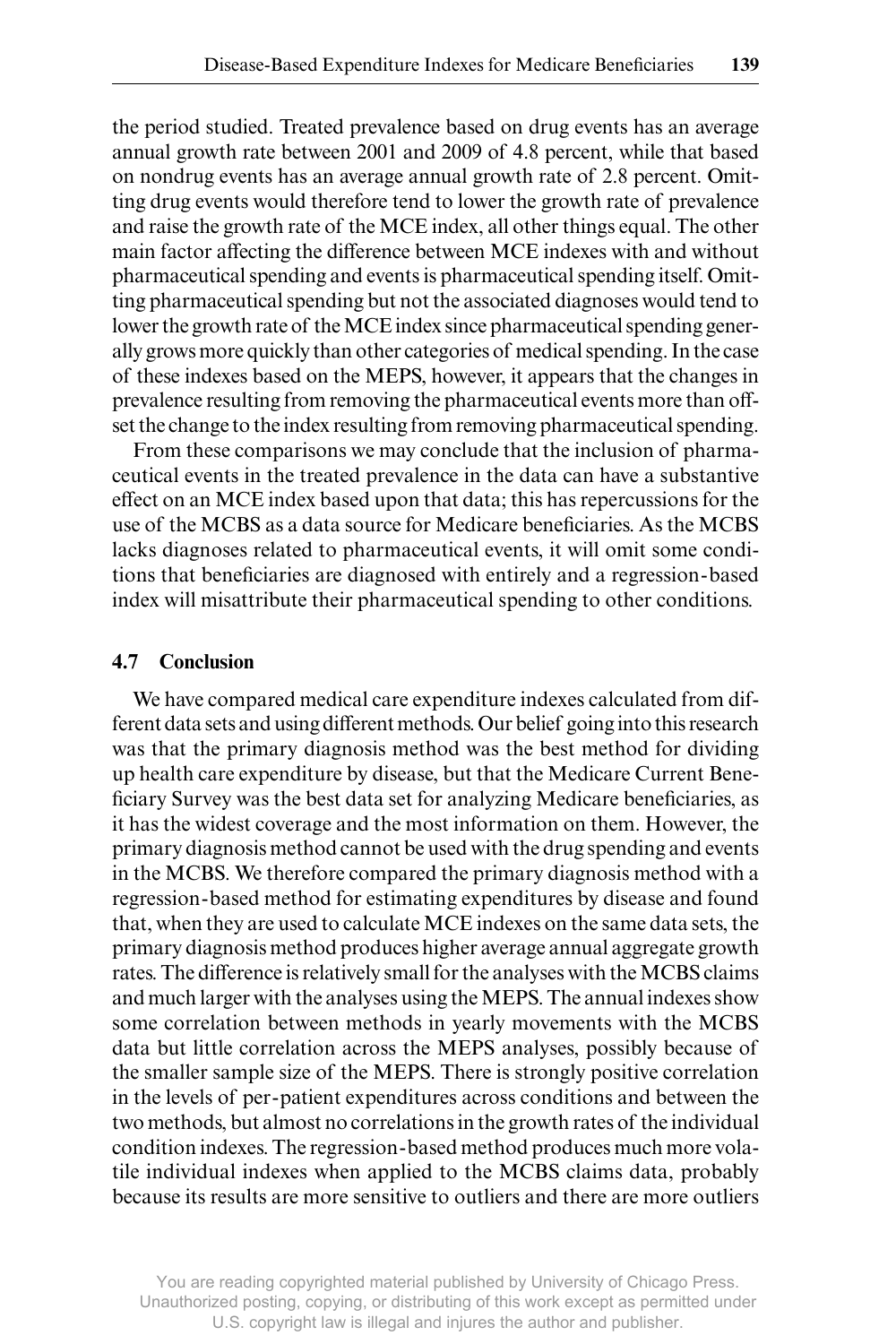in the MCBS claims data. Therefore, the regression- based method should be employed with caution and only when necessary.

We also compared medical care expenditure indexes for Medicare beneficiaries produced from the MCBS and the MEPS. As noted above, the MCBS has greater coverage and a larger sample size and the MEPS appears to have some problems with underreporting and underwent a methodology change in collecting diagnoses during the time period we are studying. When drug spending is included, however, the two data sets produce MCE indexes with very similar average annual growth rates, the one from the MEPS being a bit higher. When drug spending is omitted, however, the indexes from the MEPS have much higher growth rates, by more than 3 percentage points. As we discuss, the difference probably comes from the fact that when drug events are dropped from the analyses, the measurement of prevalence is affected in the MEPS but not in the MCBS, since the MCBS lacks diagnoses for its drug events. That the omission of drug-related diagnoses affects the MCE indexes for Medicare beneficiaries to such a degree is an argument in favor of using the MEPS, which attaches diagnoses to individual drug events. On balance, however, the MCBS is probably the preferable data set for Medicare beneficiaries because of its greater sample size and its inclusion of nursing home residents.

The best solution for FFS Medicare beneficiaries, in the end, may be a hybrid index: one that combines the primary diagnosis method applied to the Part A and Part B claims in the MCBS with a regression- based index for pharmaceutical spending. For private plan beneficiaries, however, the solution is not as clear. For this population, our choices are between a regressionbased method run on the MCBS with only the twenty- seven diagnoses included in the MCBS survey, or the primary diagnosis or regression- based method run on the small group (about 300–400 a year) of Medicare private plan enrollees in the MEPS. Exploring these options will probably be the subject of some of our future work.

While we believe this comparison has covered the most important methods and data sets, it is not comprehensive. In particular, we did not cover the use of commercial groupers and we did not explore the larger sample of Medicare claims that are available for research (including the Part D pharmaceutical claims). We hope to address these gaps in future work.

# **References**

Aizcorbe, A., R. Bradley, R. Greenaway- McGrevy, B. Herauf, R. Kane, E. Liebman, S. Pack, and L. Rozental. 2011. "Alternative Price Indexes for Medical Care: Evidence from the MEPS Survey." Working Paper, Bureau of Economic Analysis.